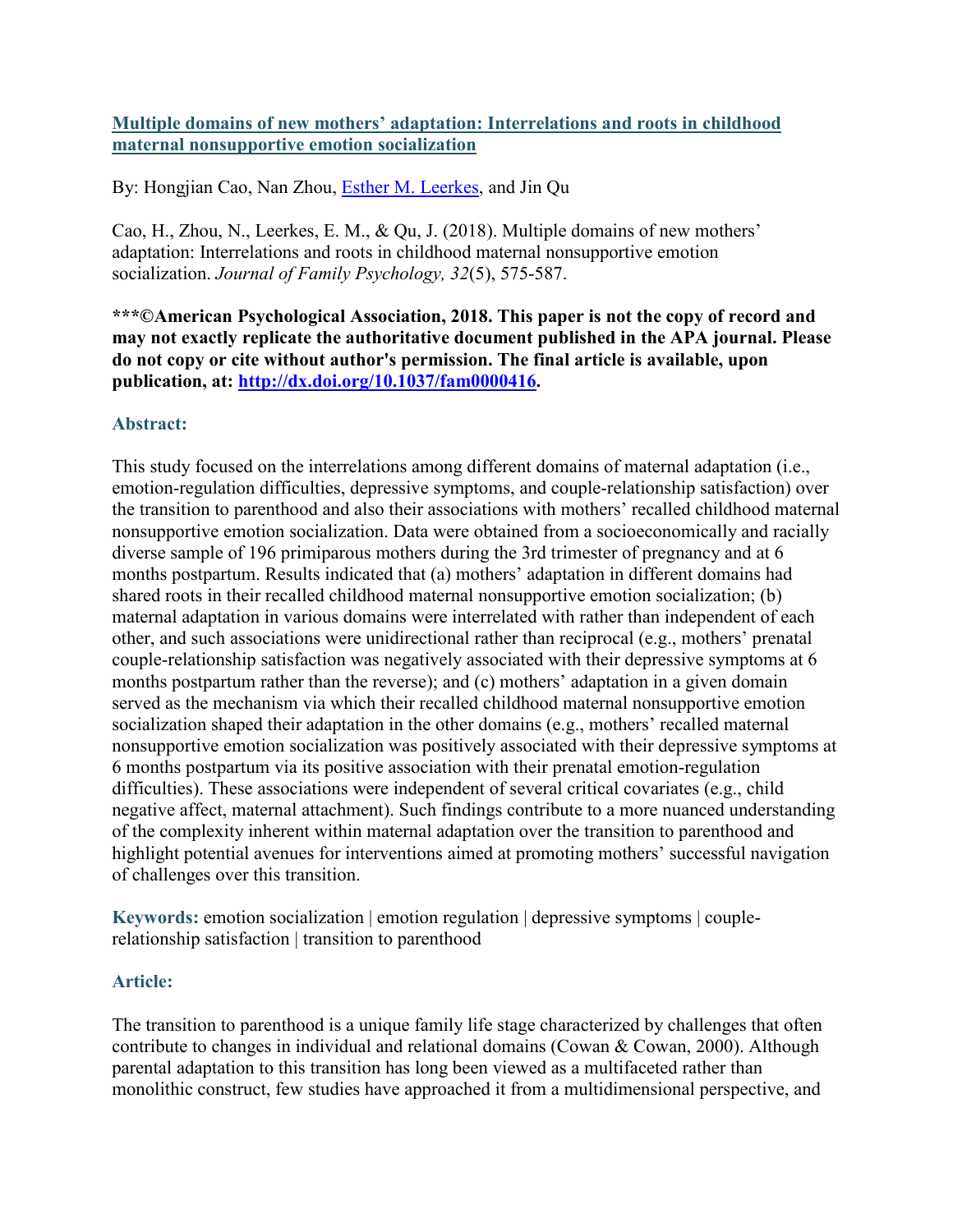even fewer have examined the interrelations among different adaptation domains. Among various adaptation domains, three have been showed to be particularly sensitive to changes across the transition to parenthood: emotion regulation (Rutherford, Wallace, Laurent, & Mayes, 2015), depressive symptoms (Nelson, Kushlev, & Lyubomirsky, 2014), and couple-relationship satisfaction (Doss & Rhoades, 2017). Moreover, there is an ongoing debate on the temporal dynamics (i.e., directionality) of the association for each pair of the three adaptation domains (Berking & Wupperman, 2012; Gross & Muñoz, 1995; Levenson, Haase, Bloch, Holley, & Seider, 2014). Without addressing these questions, the *complexity* inherent within parental adaptation over the transition to parenthood cannot be adequately understood.

Furthermore, parental maladaptation to this transition has been linked to compromised parenting (Zhou, Cao, & Leerkes, 2017) and poorer infant adjustment (Feldman et al., 2009), highlighting the practical importance of identifying factors contributing to individual differences in adaptation over this transition. As Cowan and Cowan (2000) proposed, the manner in which individuals navigate challenges across the transition to parenthood and their adaptation to this transition should be affected by childhood experiences in their family of origin. Research has suggested that among childhood experiences, emotion-related parenting experiences have far-reaching implications for individuals' personal and relational well-being in adulthood (Eisenberg, Cumberland, & Spinrad, 1998; Leerkes, Supple, Su, & Cavanaugh, 2015; Morris, Silk, Steinberg, Myers, & Robinson, 2007). However, it is surprising to find that research examining whether this is the case for individuals experiencing the transition to parenthood has remained sparse.

In addition, an emerging body of research has set about testing whether individuals' childhood emotion-socialization experiences may predict their adaptation in a given domain via affecting their adaptation in another domain in adulthood (e.g., childhood emotional maltreatment in family of origin to adult children's romantic relationship or mental health outcomes via their emotion regulation; Bradbury & Shaffer, 2012; Krause, Mendelson, & Lynch, 2003). Given that emotion regulation, depressive symptoms, and couple-relationship satisfaction are malleable over the transition to parenthood, and each may have roots in childhood emotion socialization, the transition to parenthood may provide an ideal opportunity for testing similar associations.

Thus, we address three questions in the present study. First, we examine the extent to which mothers' recalled childhood maternal nonsupportive emotion socialization predicts their emotion-regulation difficulties, depressive symptoms, and couple-relationship satisfaction over the transition to parenthood. Second, we examine the extent to which new mothers' emotionregulation difficulties, depressive symptoms, and relationship satisfaction are related to one another from the third trimester of pregnancy to 6 months postpartum. A cross-lagged panel analysis is utilized to clarify the directionality of such interrelations. Last, we examine the extent to which new mothers' recalled maternal nonsupportive emotion socialization predicts their adaptation in a given domain via its effects on mothers' adaptation in the other domains.

## **Changes in Maternal Adaptation Across the Transition to Parenthood**

New mothers face numerous demands (e.g., fatigue because of disrupted sleep), posing challenges to their self-regulatory resources, personal mental health, and couple-relationship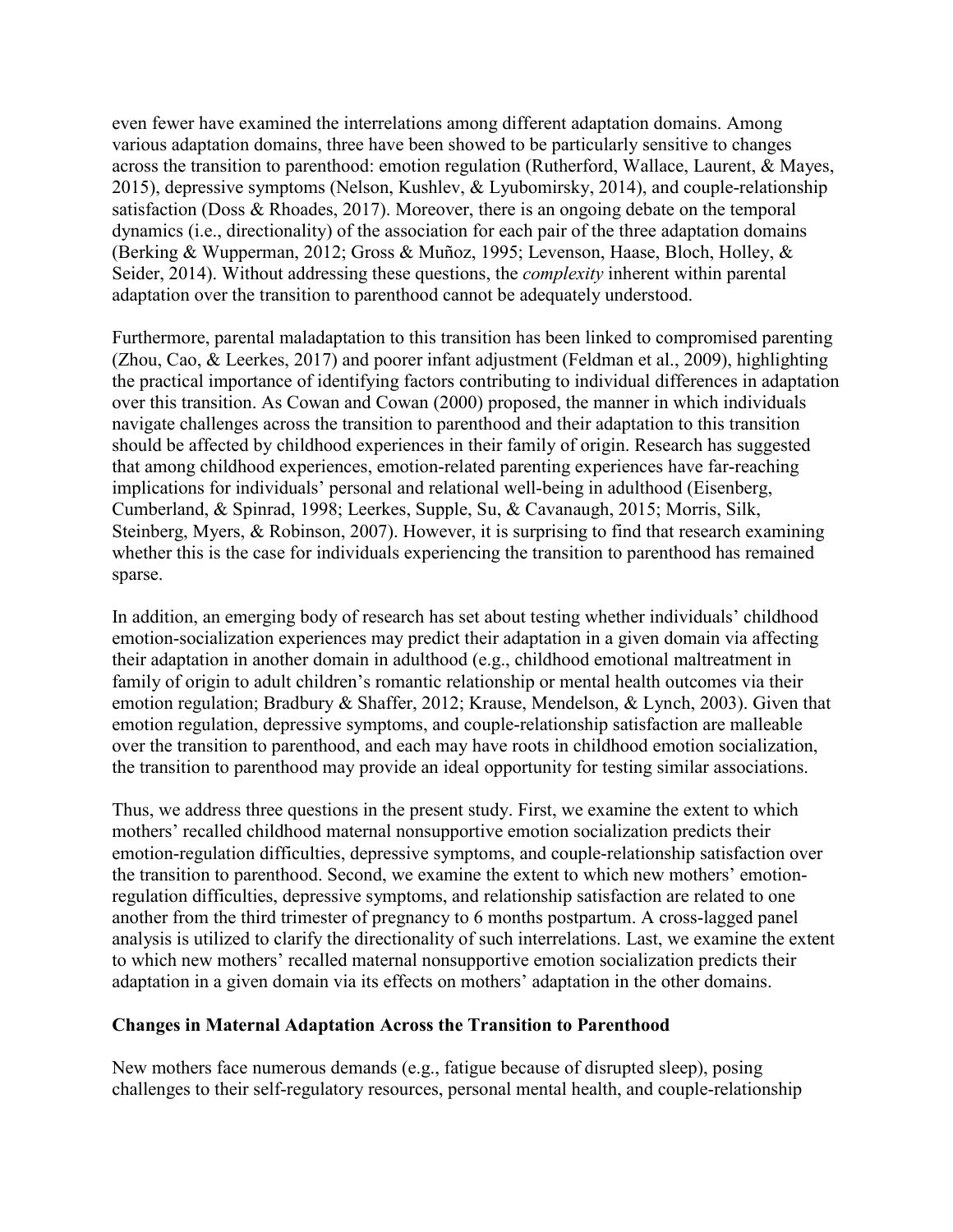satisfaction. In the following paragraphs, we summarize findings about patterns of change in each of the three studied domains of adaptation over the transition to parenthood.

Emotion regulation has long been viewed as a personal capacity formed early in life that remains stable over time. However, from a life-span development (John & Gross, 2004) and selfregulatory strength perspective (Baumeister & Heatherton, 1996), emotion-regulation capacity (a) is a depletable and renewable resource, (b) fluctuates as a function of situational factors, and (c) is responsive to life experiences. Emerging evidence has supported that emotion regulation evolves well into adulthood, and life transitions involve modification opportunities for emotionregulation capacity, including transition to parenthood (Rutherford et al., 2015). Changes and demands in early parenthood are often emotion-arousing and thus pose challenges to parents' self-regulatory resources. First, in the face of infants' distress, which evokes strong parental emotions, new parents must maintain an emotionally regulated state to facilitate successful caregiving (Leerkes, Su, Calkins, Supple, & O'Brien, 2016). Second, the fatigue incurred by disrupted sleep, breast-feeding, and work−family conflicts (Loutzenhiser, McAuslan, & Sharpe, 2015) may drain time and energy that new parents might otherwise devote to regulating their emotions. Third, there is an increased incidence of mood disorders during this transition, which may diminish new parents' emotion-regulation capacity (Berking & Wupperman, 2012). Last, conflicts between partners tend to become more frequent over this transition (Kluwer & Johnson, 2007). Because of diminished self-regulation, partners tend to engage in more destructive behaviors, which in turn escalates conflicts and further depletes partners' regulatory resources.

Depressive symptomatology is one of the more common mental health problems women experience during the transition to parenthood. The existing findings about how maternal depressive symptoms may change over the transition to parenthood have remained mixed. Some studies have found mothers experienced increases in depressive symptoms over this transition (e.g., Matthey, Barnett, Ungerer, & Waters, 2000), whereas others have found no change or even declines in maternal depressive symptoms across this transition (e.g., Hock, Schirtzinger, Lutz, & Widaman, 1995). More recent studies have suggested that maternal depressive symptoms might change in a curvilinear pattern during this transition (e.g., Keeton, Perry-Jenkins, & Sayer, 2008), and there is notable heterogeneity in the trajectories of maternal depressive symptoms across this transition (Parade, Blankson, Leerkes, Crockenberg, & Faldowski, 2014). Regardless of the valence of changes, the dynamic nature of maternal depressive symptoms over this transition has been highlighted.

Despite pleasures surrounding the birth of a child (Nelson et al., 2014), both narrative (Doss  $\&$ Rhoades, 2017) and meta-analytic (Mitnick, Heyman, & Smith Slep, 2009) reviews have indicated that the transition to parenthood is associated with a small-to-moderate deterioration in relationship satisfaction for the "average" couple. Parents generally report greater and more sudden declines in couple-relationship satisfaction than do nonparents in the first few years of parenthood, although (a) there is notable variability in the trajectories of couple-relationship satisfaction across the transition to parenthood, (b) nonparents also often experience declines in marital satisfaction over time, and (c) the ultimate magnitude of changes in relationship satisfaction over time tends to become similar between parents and nonparents.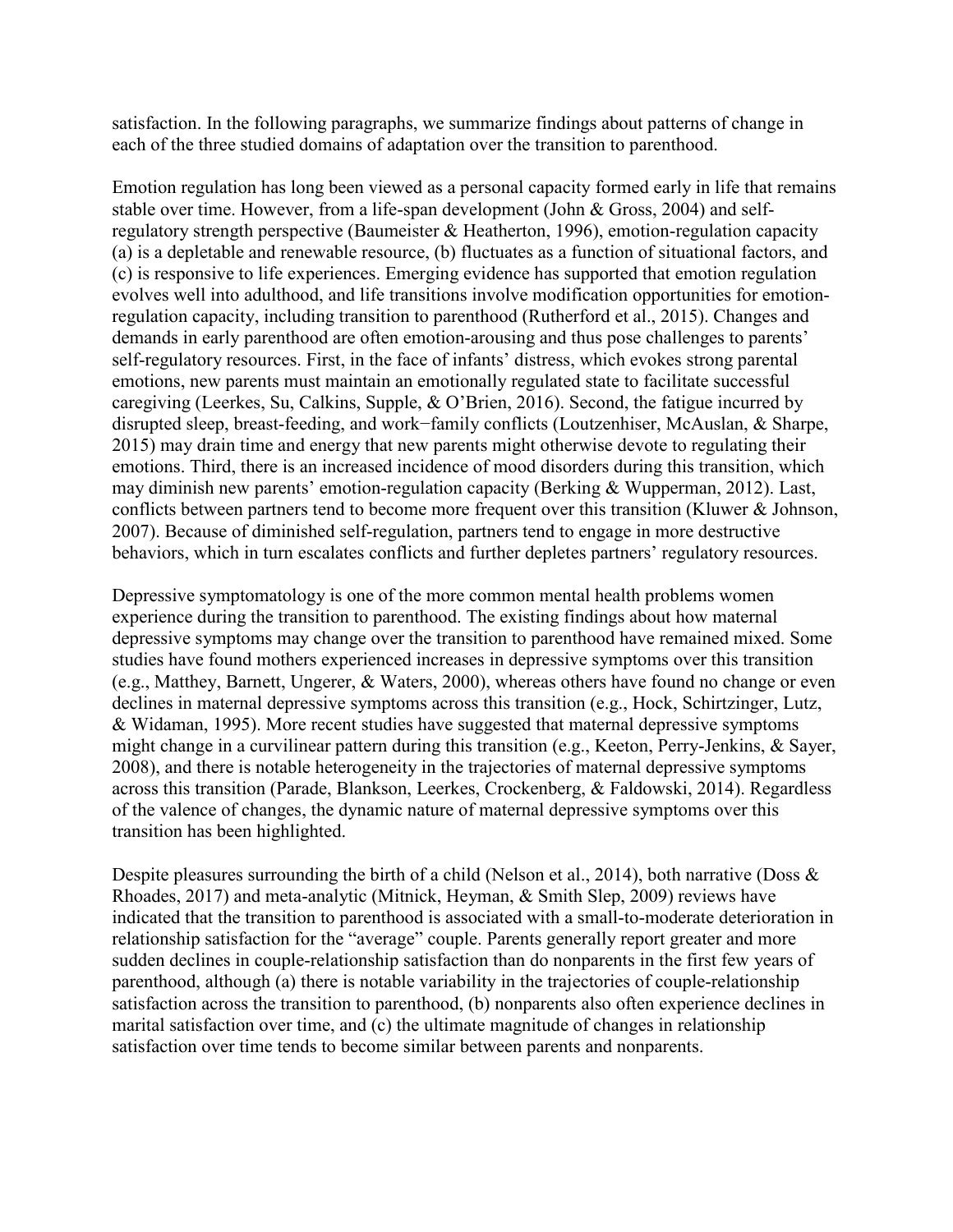## **The Role of Childhood Parental Nonsupportive Emotion Socialization**

In the current report, we focus on *parental emotion socialization,* which has been defined as the set of practices parents utilize to teach children about the causes and consequences of emotions, the ways to display emotions, and the strategies to regulate emotions (Eisenberg et al., 1998). Although numerous parental responses to children's negative emotions have been examined, three types of practices have typically been viewed as "nonsupportive," including minimizing reactions (e.g., devaluing the child's distress), punitive reactions (e.g., scolding a child for being upset), and distress reactions (e.g., getting angry with the child, feeling upset when the child displays negative emotions; Fabes, Poulin, Eisenberg, & Madden-Derdich, 2002).

Prior research has consistently indicated that parental responses to children's negative emotions have critical implications for children's perception, expression, and regulation of emotions. Specifically, children whose emotions are responded to negatively by caregivers may have limited opportunities to learn how to regulate their own emotions effectively, may internalize negative caregiving experiences as their own fault, and may engage negatively in social relationships both because of their difficulties regulating emotions and because they tend to respond negatively to social partners' emotions via modeling (Eisenberg et al., 1998; Morris et al., 2007). Furthermore, such early proximal emotion-related experiences likely set in motion cascades of processes that ultimately shape children's long-term social−emotional adjustment (Eisenberg et al., 1998).

Consistent with this view, parental nonsupportive responses to children's negative emotions in childhood have been found to be positively associated with children's maladaptive emotionregulation strategies in adulthood (e.g., Krause et al., 2003). Thus, it may be the case that parental nonsupportive emotional responses in childhood may predict greater difficulties regulating emotions in adulthood. In addition, given that the most defining characteristics of depressive symptoms are emotional in nature and that emotion regulation plays a key role in shaping mental health outcomes (Berking & Wupperman, 2012), it is also warranted to expect that parental emotion socialization should have salient relevance for the development of children's depressive symptoms (Yap, Allen, & Sheeber, 2007). Indeed, research has indicated that parental negative emotion socialization in childhood was positively associated with adult children's depressive symptoms (Leerkes et al., 2015). Last, because emotion regulation has critical implications for couple-relationship well-being (English, John, & Gross, 2013), the seeds of adult children's romantic relationship well-being may be sown by their early experiences of parental emotion socialization. Prior research has supported this view but tends to focus on the negative association between childhood emotional maltreatment and adult children's couplerelationship well-being (Bradbury & Shaffer, 2012). The more "normative" variation in childhood parental nonsupportive responses to children's negative emotions may have a similar effect.

## **Interrelations Among Different Domains of Adaptation**

There has been controversy surrounding the temporal dynamics of associations between the aforementioned adaptation domains, and few studies have examined such associations during critical life transitions, when social functioning is particularly malleable. For example, research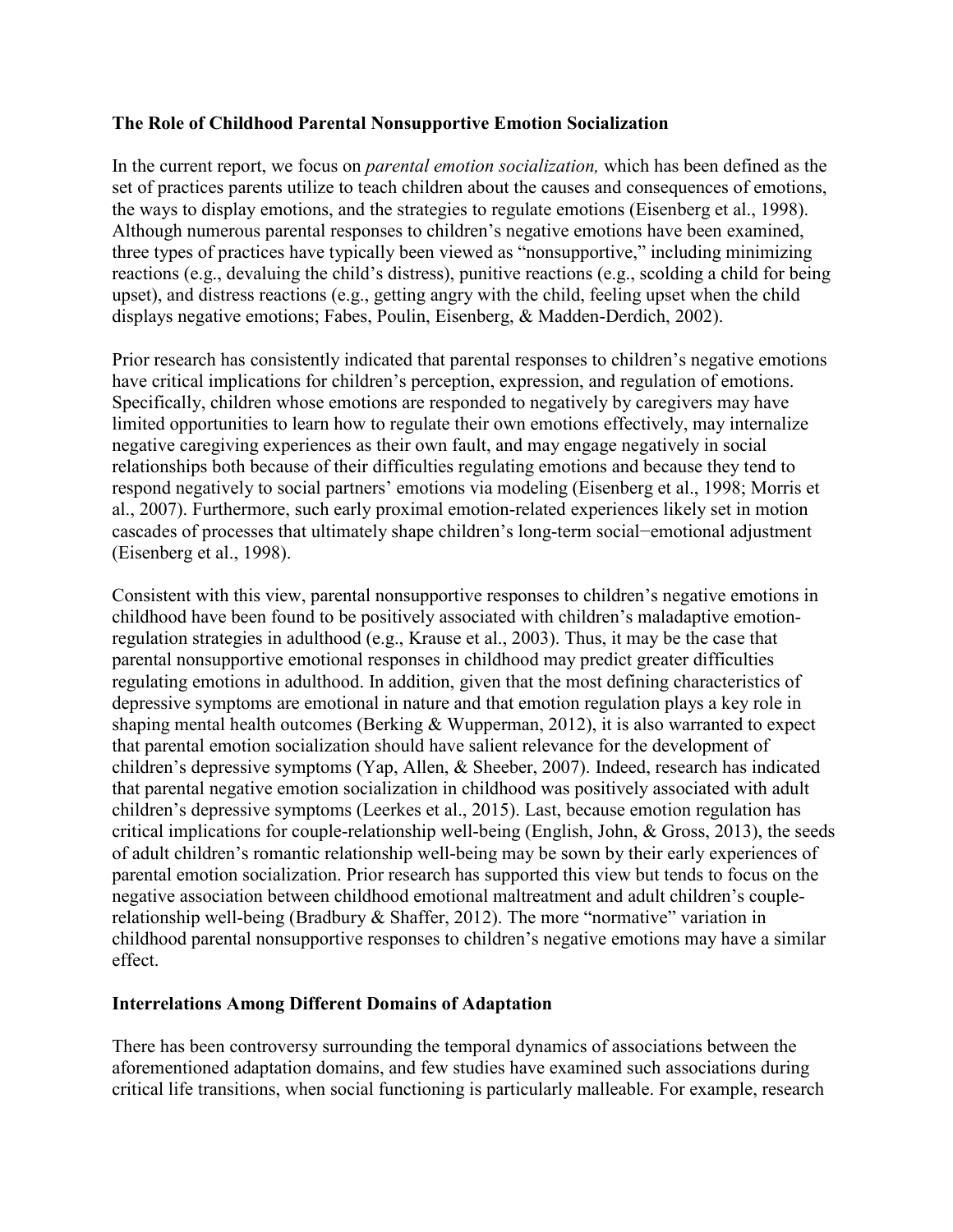on the association between marital satisfaction and mental health has been primarily guided by the notion that marital discord may be more of a trigger for depressive symptoms than vice versa, but there have been increasing calls for examinations of the bidirectionality of this association (Rehman, Gollan, & Mortimer, 2008). Some studies have indicated couple-relationship satisfaction predicted trajectories of depressive symptoms over the transition to parenthood (e.g., Parade et al., 2014), whereas others found depressive symptoms predicted relationship satisfaction over this transition (e.g., Trillingsgaard, Baucom, & Heyman, 2014), and yet another found a reciprocal association between relationship satisfaction and maternal depressive symptoms during this transition (Choi, 2016). Thus, directionality of this association over this transition warrants more examinations.

Likewise, intimate partners inevitably encounter emotion-arousing situations (Levenson et al., 2014), and whether partners can effectively regulate emotions plays a critical role in shaping relationship satisfaction (Bloch, Haase, & Levenson, 2014). Yet, the reverse may also be the case, such that being in a nurturing relationship may promote one's emotion-regulation capacity by providing a sense of security and increasing trust in others, whereas living in an unhappy relationship may diminish one's emotion-regulation capacity by inducing emotional distress and eliminating one viable source of emotional support (English et al., 2013).

Finally, when individuals cannot effectively regulate their emotions to everyday events, they tend to experience longer periods of and more severe levels of depression. However, efforts are also needed to test the possibility that deficits in emotion regulation may develop as a result of depression (Berking & Wupperman, 2012). As Gross and Muñoz (1995) stated, emotion regulation "occurs in the context of an ongoing stream of emotional stimulation and behavioral responding." (p. 153). Accordingly, depressed individuals have difficulties modifying negative emotions, and their maladaptive emotional state may shape the ways they regulate future emotions. Findings on the association between emotion regulation and depressive symptoms have remained mixed. Some studies have found that emotion regulation predicted changes in emotional adjustment but emotional adjustment did not predict changes in emotion regulation (Berking, Orth, Wupperman, Meier, & Caspar, 2008). However, others found bidirectional associations between emotion regulation and depression (Nolen-Hoeksema, Stice, Wade, & Bohon, 2007). Thus, clarifying the directionality of this association is one of the central foci of the current study.

## **Indirect Effects of Childhood Emotion Socialization via Adaptation in Other Domains**

As noted already, emotion regulation, depressive symptoms, and couple-relationship satisfaction are interrelated, and each may have origins in early parental emotion socialization. Thus, it is warranted to expect that mothers' experiences of parental emotion socialization may predict their adaptation in a given domain over the transition to parenthood partly via affecting their adaption in the other domains. Consistent with this, studies have indicated that parental emotion socialization is linked to adolescent or adult children's depressive symptoms indirectly by shaping their emotion-regulation capacity (Krause et al., 2003; Yap et al., 2007). Likewise, evidence has been found supporting the indirect effects from childhood emotional maltreatment or emotional climate in adult children's family of origin to their romantic relationship outcomes via adult children's emotion-regulation processes (Bradbury & Shaffer, 2012; Hardy, Soloski,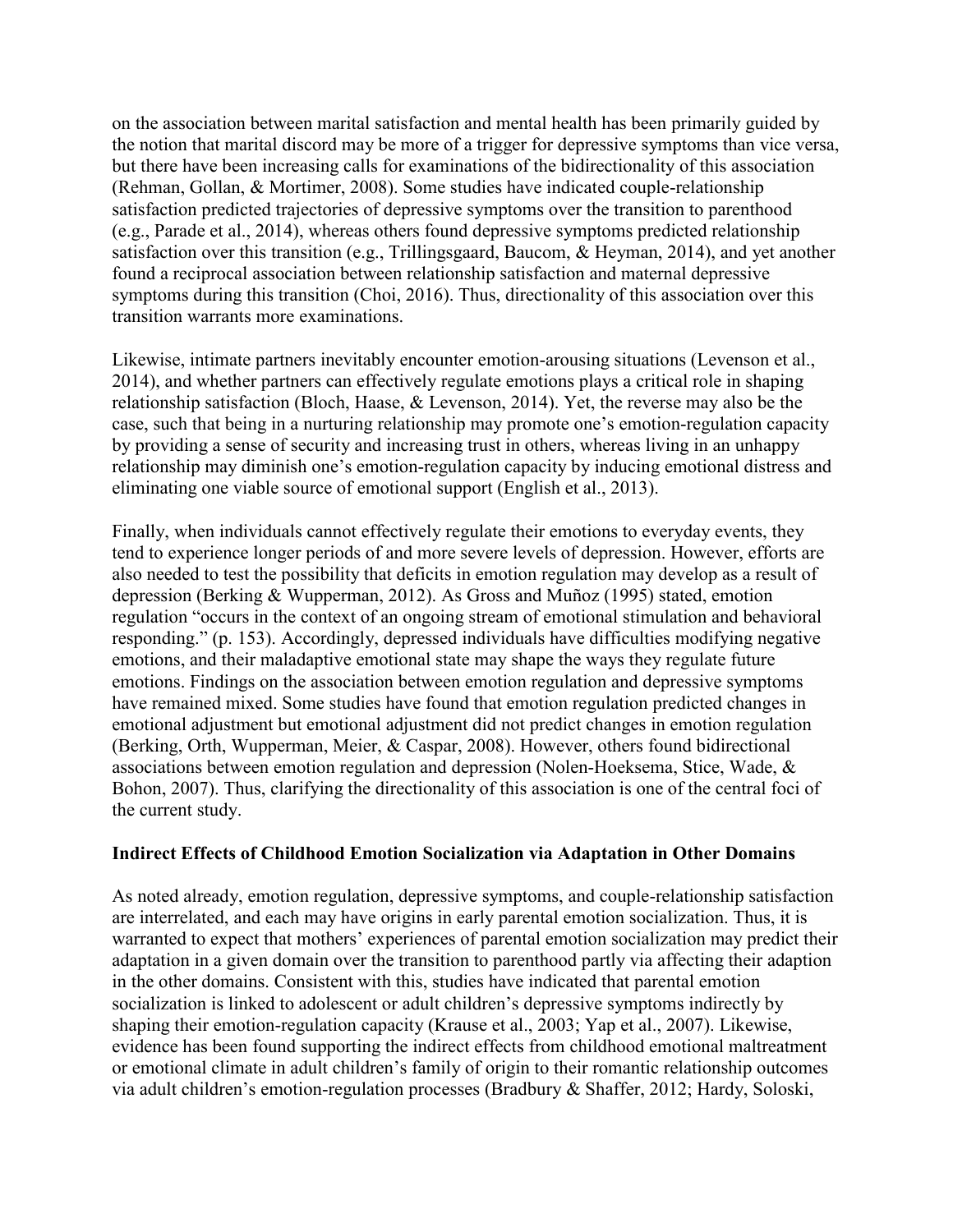Ratcliffe, Anderson, & Willoughby, 2015). However, given the potential reciprocity of the association for each pair of the three studied adaptation outcomes, it seems more appropriate to test a cross-lagged model in which all three outcomes are included to obtain a more accurate understanding of all possible indirect pathways.

# **The Current Study**

In the current study, we examined the interrelations among maternal emotion-regulation difficulties, depressive symptoms, and couple-relationship satisfaction over the transition to parenthood and also their associations with mothers' recalled childhood maternal nonsupportive emotion socialization. In analyses, we controlled for a series of variables because prior research has indicated that they could influence how individuals report on their childhood experiences with parents and shape individuals' adaptation to the transition to parenthood, including demographics (i.e., maternal age, race, socioeconomic status, couple-relationship duration and status; Leerkes et al., 2015), infant temperament difficulty (Mehall, Spinrad, Eisenberg, & Gaertner, 2009), and adult attachment (Talbot, Baker, & McHale, 2009). Doing so rules out the possibility that the observed associations between emotion socialization and maternal adaptation are a function of these variables. Strengths of this study relative to others in the existing literature include (a) half of the present sample was African American, whereas most prior studies have been composed of primarily European American mothers; (b) a focus on direct and indirect effects of normative variation in emotion socialization rather than emotional maltreatment on adult adaptation during a major life transition; (c) simultaneous consideration of three domains of adaptation; and (d) the utilization of a cross-lagged approach.

# **Method**

# **Sample Characteristics**

Participants were drawn from a larger study on the origins of maternal sensitivity that included 259 primiparous mothers and their infants from the southeastern United States. Sixty-three women whose relationship status was single, divorced, separated, or widowed at either the prenatal wave or the 6 months postpartum wave were removed from the analytic sample, given that one of the key variables in the current study was couple-relationship satisfaction. Thirteen out of the 63 women who were screened out had been in a relationship at the prenatal wave. This resulted in an analytic sample of 196 women, of whom 111 (56.60%) were European American and 85 were African American. These mothers ranged in age from 18 to 44 years (*M* = 25.66, *SD* = 5.66). Around 25.2% had a high school diploma or less, 25.3% had some college or a 2-year college degree, and 49.5% had a 4-year college degree or beyond. Of the 196 mothers, 99 mothers (50.5%) were married. Annual family income ranged from less than \$2,000 to more than  $$100,000$  (*Mdn* =  $$30,000$ - $$39,999$ ). This sample is not representative of adult women living in the region of data collection, because the original study exclusively focused on pregnant primiparous mothers and oversampled African American mothers to increase racial diversity.

Of the 196 mothers, 170 (86.70%) participated in the 6 months postpartum assessment. The primary reasons for not participating included the following: (a) they were too busy ( $n = 2$ ), (b) the infant died ( $n = 2$ ), (c) they did not respond to multiple attempts to contact them ( $n = 15$ ), and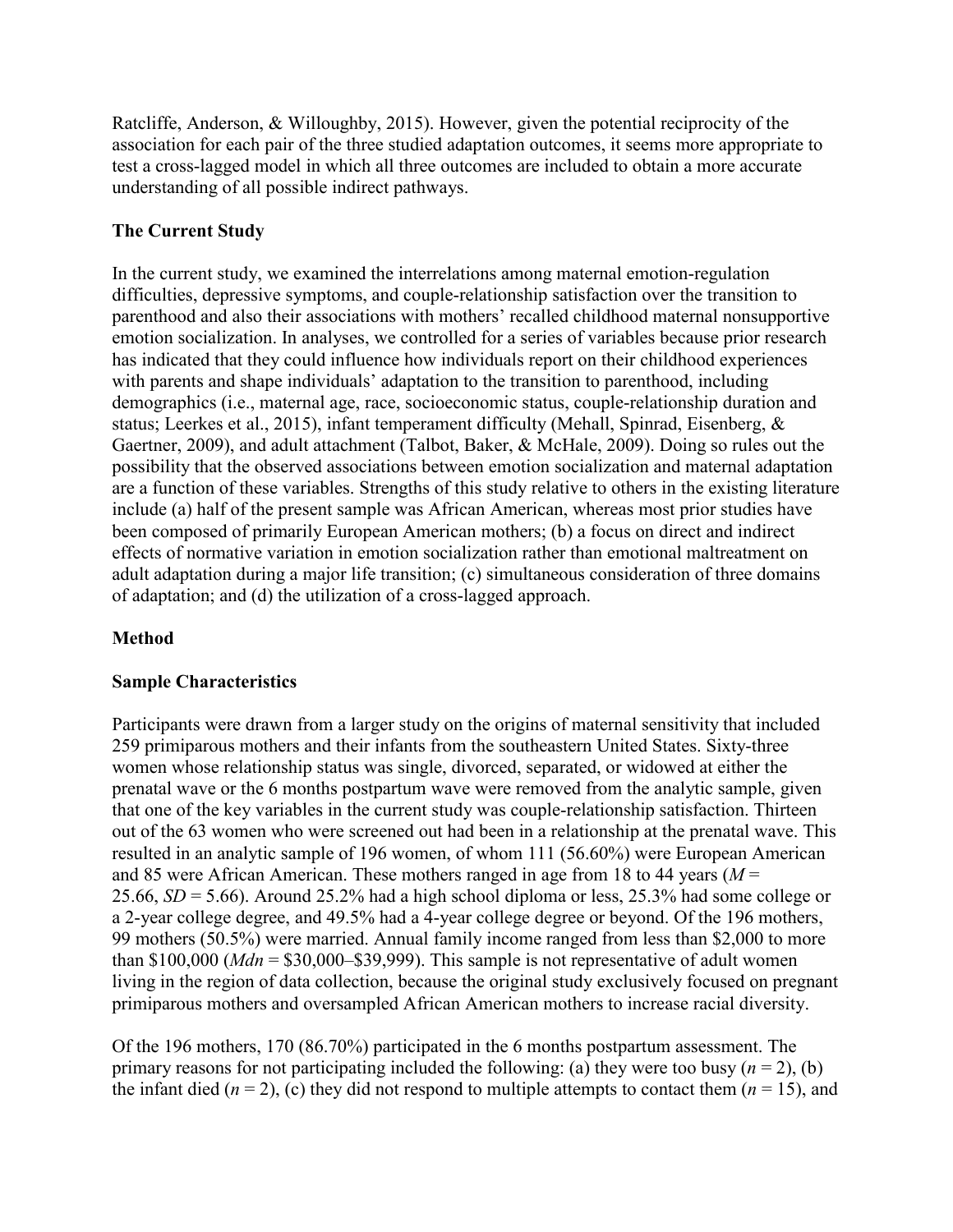(d) they voluntarily withdrew from the study after the assessment at the prenatal wave  $(n = 7)$ . To test attrition effects, we conducted independent-samples *t* tests (i.e., attrited vs. retained for continuous key variables and covariates) and chi-square tests (i.e., attrited vs. retained for categorical covariates) based on prenatal data. One difference emerged: The attrited mothers reported higher levels of recalled maternal nonsupportive emotional responses ( $M = 3.29$ ,  $SD =$ 1.13) than did the retained mothers (*M* = 2.79, *SD* = .80), *t*(191) = 2.74, *p* < .01. To take advantage of all available information across waves, we retained mothers having data at the prenatal wave but missing data at the 6 months wave in the analytic sample.

## **Data-Collection Procedures**

Mothers were recruited from child birth education and breast-feeding classes, local obstetric practices, and clinics, as well as through referrals from other participants via flyers or presentations by members of the research team. Inclusion criteria were that women had to be 18 or older, African American or European American, fluent in English, and expecting their first child. Enrolled women were mailed consent forms and a packet of surveys including measures of demographics, childhood emotion socialization, emotion regulation, depressive symptoms, and relationship satisfaction. Women returned their consent forms and questionnaires when visiting our laboratory for an interview 6–8 weeks prior to their due date, during which the Adult Attachment Interview (AAI; George, Kaplan, & Main, 1984–1996) was conducted. Women were followed at 6 months postpartum and completed the same measures of emotion regulation, depressive symptoms, and couple-relationship satisfaction and reported infants' negative emotionality. Mothers received \$50 and a gift at each wave (i.e., canvas tote bag, water bottler, infant onesie, bib and sippy cup with study logo on them). All procedures were approved by the university's institutional review board.

# **Measures**

## **Childhood maternal nonsupportive emotion socialization**

Only at the prenatal wave did women rate the extent to which they recalled how their mothers and fathers (rated separately) responded to their negative emotions in specific ways across nine different situations (e.g., being scared of injections) during their first 16 years of life, using a modified version of the Coping with Children's Negative Emotions Scale (Fabes et al., 2002). For each situation, participants rated how likely, on a 7-point scale ranging from 1 (*very unlikely*) to 7 (*very likely*), their parents were to react in each of six alternative fashions, including three fashions that reflect nonsupportive reactions: (a) *minimizing reactions*(the degree to which parents minimize the seriousness of the situation or devalue the child's distress), (b) *punitive reactions* (the degree to which parents punish their children when they express negative emotions), and (c) *distress reactions* (the degree to which parents experience distress when children express negative affect). Subscale scores were created separately for mothers and fathers by averaging the ratings on items across the nine scenarios in a scale. Then, a composite was formed by averaging the distress reactions, punitive reactions, and minimizing reactions subscales. Higher scores indicate higher levels of maternal nonsupportive emotion socialization. Cronbach's alpha was .87.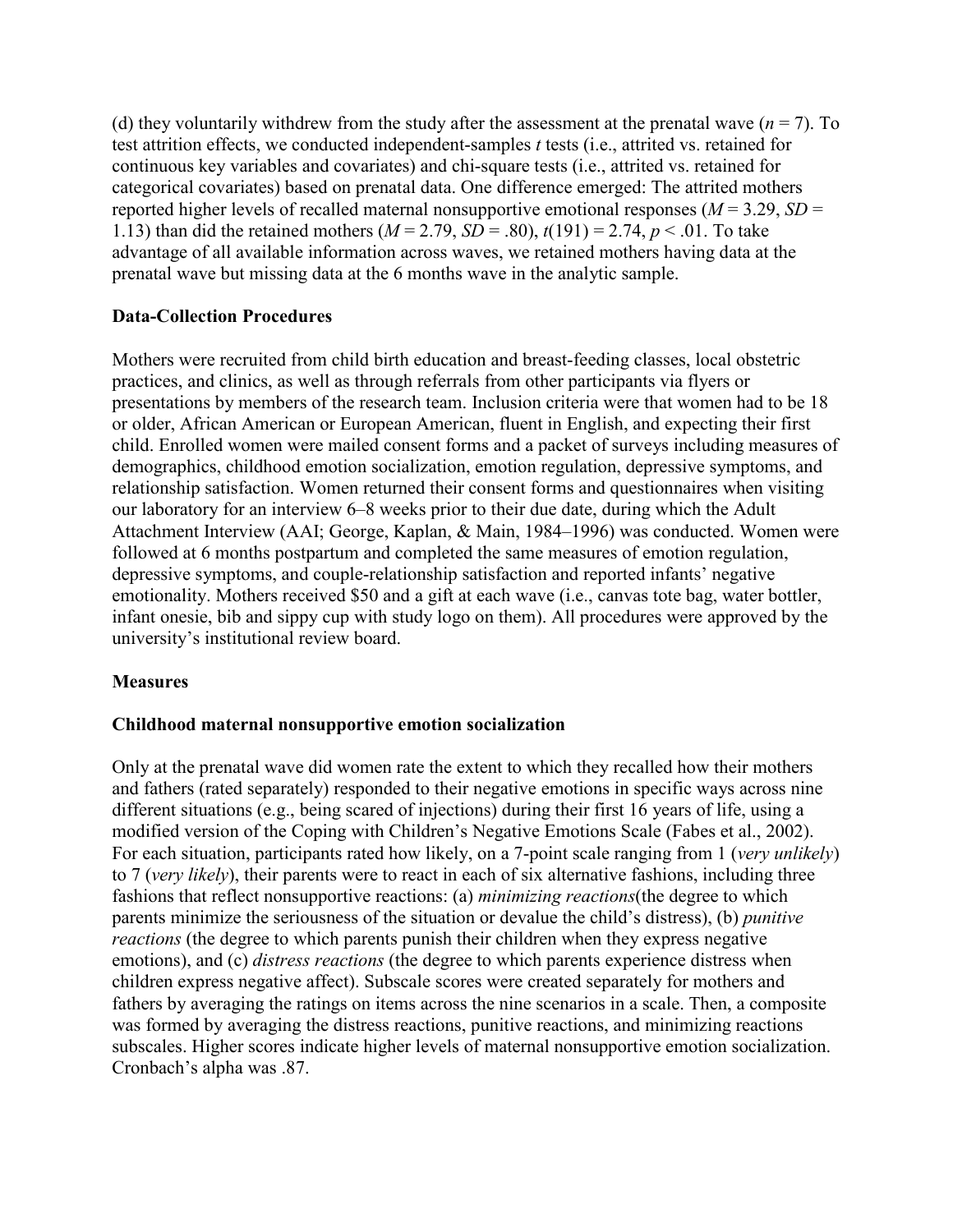For the 196 participants in the present study, fathers' data for 29 participants (14.8%) were unavailable, primarily because of the absence of fathers in their childhood. Furthermore, the missingness of fathers' data was not at random based on Little's missing completely at random test,  $\chi^2(104, N = 196) = 147.56, p < .01$ . Follow-up group comparison analyses demonstrated that fathers' data were more likely to be missing for participants who were unmarried, low-income, and African American and reported lower levels of couple-relationship satisfaction and attachment security (see Appendix A). Thus, we focused on only emotion-socialization practices by mothers.

# **Emotion-regulation difficulties**

Mothers completed the 36-item Difficulties in Emotion Regulation Scale (DERS; Gratz & Roemer, 2004) by rating how often specific items applied to them on a 5-point scale ranging from 1 (*almost never*) to 5 (*almost always*). The DERS has six dimensions: (a) nonacceptance (six items concerning a tendency to have negative secondary emotional responses to one's negative emotions or to have nonaccepting reactions to one's distress), (b) goals (five items concerning difficulties concentrating and accomplishing tasks when experiencing negative emotions), (c) impulse (six items concerning difficulties in remaining in control of one's own behavior when experiencing negative emotions), (d) awareness (six items concerning difficulties in the ability to acknowledge emotions), (e) strategies (eight items concerning the belief that there is little that can be done to regulate emotions adaptively once an individual is upset), and (f) clarity (five items concerning the extent to which individuals are unclear about and unaware of the emotions they are experiencing). A total score was calculated as the average of the six subscales, with higher scores indicating higher levels of emotion-regulation difficulties. Cronbach's alphas were .91 at the prenatal wave and .93 at 6 months postpartum.

## **Depressive symptoms**

The 20-item Center for Epidemiologic Studies–Depression Scale (Radloff, 1977) was used to measure depression. It consists of a checklist of depressive cognitions, moods, and feelings (e.g., "I felt that I could not shake off the blues even with help from my family or friends"). Mothers indicated how often they felt a particular way in the prior week on a 4-point scale ranging from 1 (*rarely/never*) to 4 (*most of the time*). Items were summed to derive a global score, with higher scores indicating higher levels of depressive symptoms. Cronbach's alphas were .87 at the prenatal wave and .90 at 6 months postpartum.

# **Couple-relationship satisfaction**

Women completed the questionnaire (Huston, McHale, & Crouter, 1986) by rating their levels of satisfaction on a 7-point scale ranging from 1 (*extremely dissatisfied*) to 7 (*extremely satisfied*). This questionnaire is composed of eight items. Items were averaged such that higher scores indicated higher levels of couple-relationship satisfaction. Cronbach's alphas were .88 at the prenatal wave and .94 at 6 months postpartum.

# **Covariates**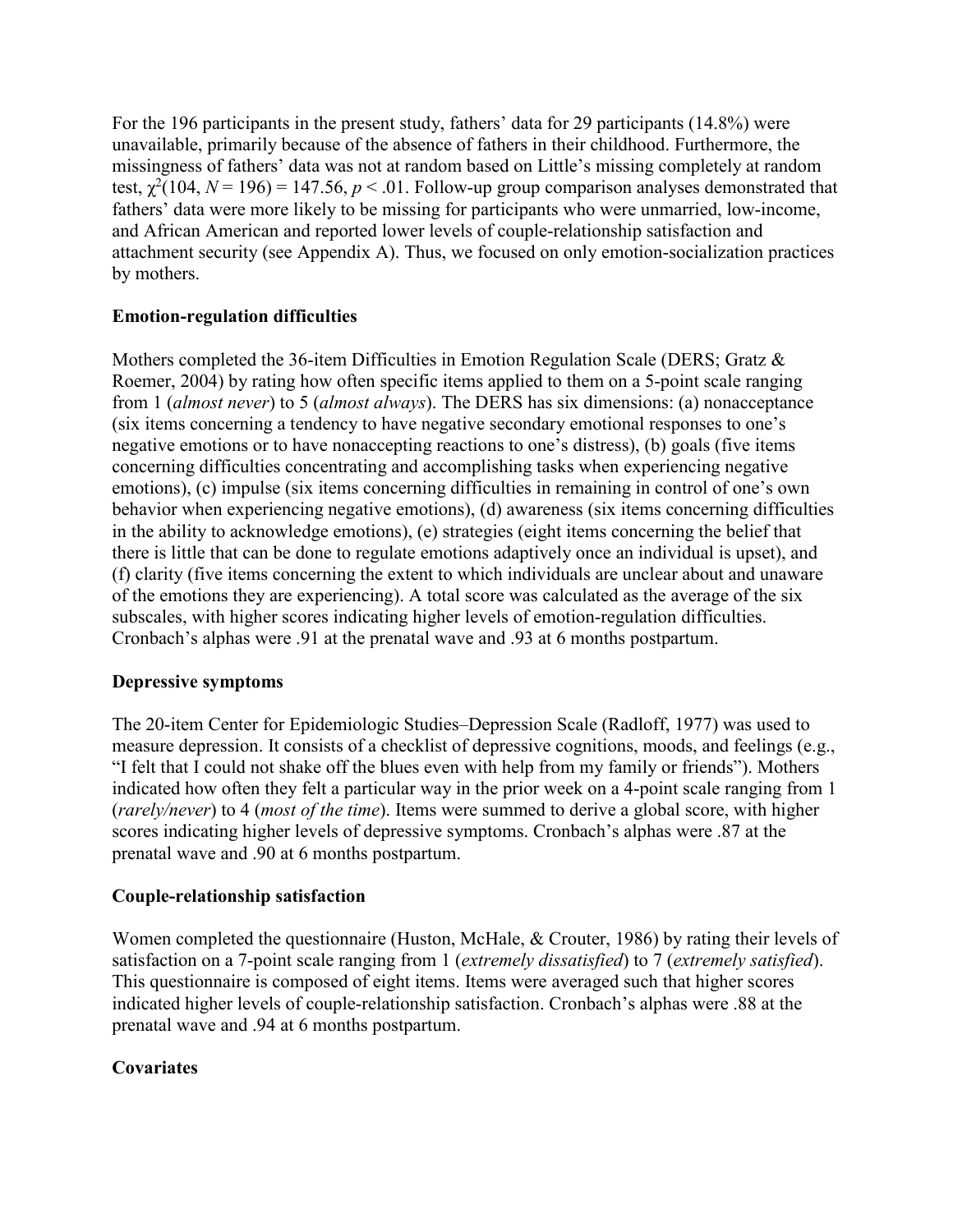During the prenatal visit, mothers completed the Adult Attachment Interview (AAI; George et al., 1984–1996). Given the complexity of our model and the greater statistical power afforded by using continuous versus dichotomous variables, we used the Coherence of Mind rating (1 = *not at all coherent* to 9 = *very coherent*) as our criterion measure of adult attachment security, with higher scores indicating higher levels of attachment security. The Coherence of Mind rating has been shown to be the rating best distinguishing between secure and insecure adults on the AAI (Bosquet & Egeland, 2001). Interrater reliability on this rating was good (intraclass correlation  $=$ .75, *p* < .001), based on 50 double-coded cases. Mothers completed the Infant Behavior Questionnaire—Revised Very Short Form (Putnam, Helbig, Gartstein, Rothbart, & Leerkes, 2014) at 6 months postpartum. We used mothers' reports on the negative affect subscale (12 items; e.g., "When tired, how often did your baby show distress?") on a 7-point scale ranging from 1 (*never*) to 7 (*always*) as the criterion measure of infant temperament difficulty, with higher scores indicating higher levels of infant difficulty. Cronbach's alpha was .74. Mothers also reported their age, race, family income, and couple-relationship status and duration at the prenatal phase. Family income-to-needs ratio was calculated using family income and the number of individuals living in the household.

## **Analytic Approach and Procedures**

Hypotheses were tested by conducting path analyses via Mplus Version 7.4 (Muthén & Muthén, 1998-2015). As depicted in Figure 1, new mothers' recalled childhood maternal nonsupportive emotion socialization was specified as an exogenous variable predicting their emotion-regulation difficulties, depressive symptoms, and relationship satisfaction at both the prenatal wave and 6 months postpartum. To test the directionality of the interrelations among maternal adaptation in different domains, we estimated a cross-lagged panel model in which mothers' adaptation in different domains at the prenatal wave were linked to their adaptation at 6 months postpartum.

Covariates were included in the model as exogenous variables predicting maternal adaptation in three domains at 6 months postpartum and also correlating with maternal adaptation in three domains at the prenatal wave. We evaluated the adequacy of the model using the chi-square statistic, the comparative fit index, the root-mean-square error of approximation, and the standardized root-mean-square residual. The indirect effects were assessed using bootstrapping. The standard errors and confidence intervals (CIs) for indirect effects were based on 2,000 bootstrap resamples. Conclusions regarding mediation are based on whether the indirect pathways are significant when examining 95% bias-corrected bootstrapped CIs around the unstandardized indirect associations. The CIs that do not span 0 reflect significant indirect effects. Missing values were primarily due to unavailability of data from a specific wave and were handled via full-information maximum likelihood to take advantage of all available information across waves.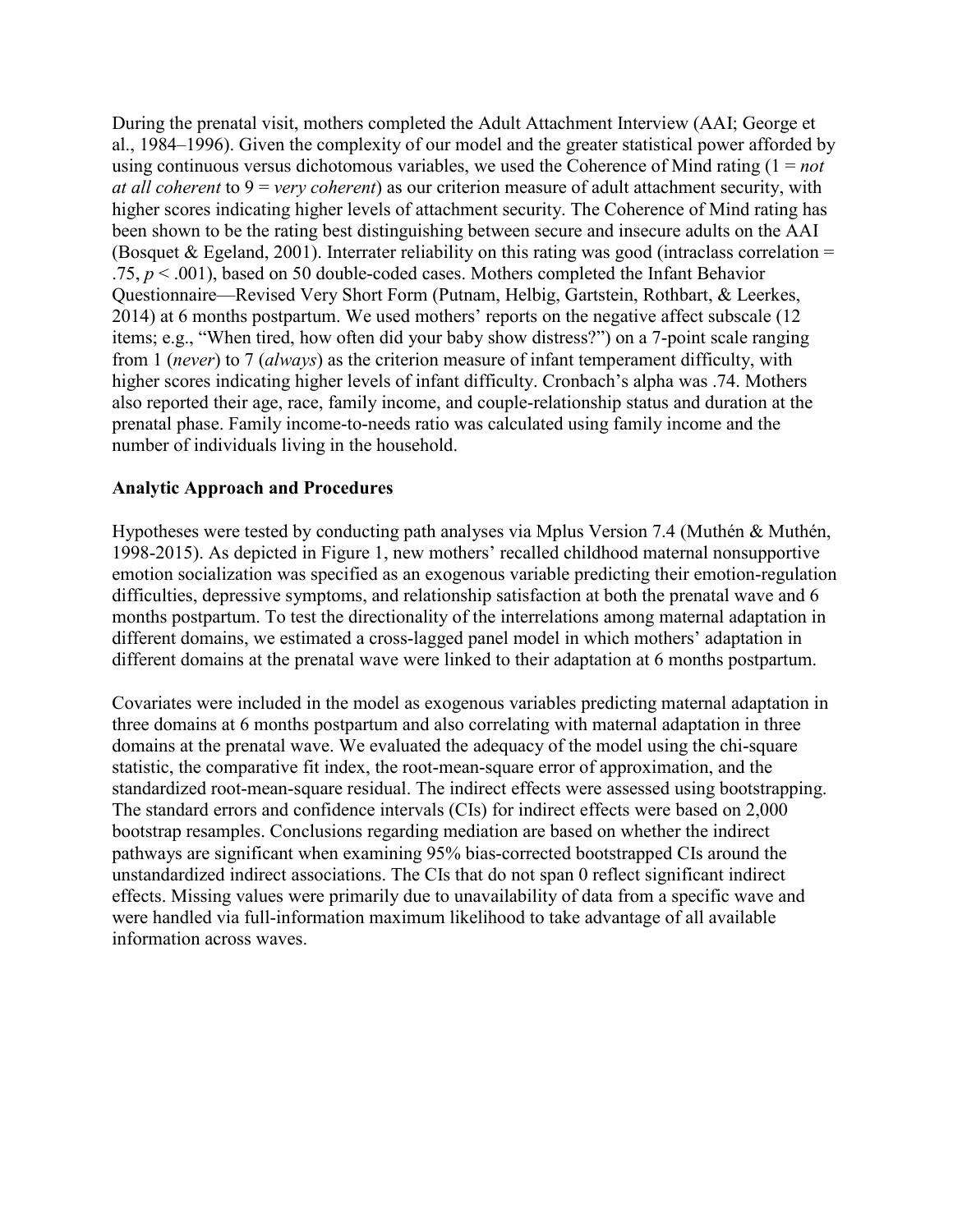

*Figure 1. Recalled maternal nonsupportive emotional responses in childhood and new mothers' emotion-regulation difficulty, depressive symptoms, and couple-relationship satisfaction during the transition to parenthood.*  $\chi$ 2(14, N = 196) = 20.404, p = .118, root-mean-square error of *approximation = .048 with 90% confidence interval [.000, .091], comparative fit index = .988, standardized root-mean-square residual = .049. All reported estimated parameters are standardized. To simplify presentation, measurement errors and residuals are not shown in the figure. Also for clarity, (a) parameter estimates for pathways that were not statistically significant at p < .05 are not reported, and such pathways are depicted in gray dashed lines in the figure, and (b) correlations and pathways involving the covariates are not depicted. \* p < .05. \*\* p < .01. \*\*\* p < .001.*

## **Results**

The zero-order correlations and descriptive statistics for study variables are presented in Table 1. Mothers' recalled childhood maternal nonsupportive emotional responses, emotion-regulation difficulties, depressive symptoms, and relationship satisfaction were significantly correlated with each other, and the direction of correlations was as expected. Because maternal demographic characteristics, attachment, and infant negative affect were (marginally) significantly associated with one or more key variables of interest, they were entered as covariates in analyses. To test hypotheses, we estimated a model in which new mothers' recalled childhood maternal nonsupportive emotion socialization was linked to their emotion-regulation difficulties, depressive symptoms, and couple-relationship satisfaction at both the prenatal wave and 6 months postpartum, and furthermore, mothers' adaptation in different domains at the prenatal wave were linked to their adaptations at 6 months postpartum. Given the utilization of a crosslagged model, structural invariance and measurement equivalence across waves for each adaptation construct have been tested and established (see Appendix B for details).

The model had good fit,  $\chi^2(14, N = 196) = 20.404, p = .118$ , RMSEA = .048, CFI = .988, SRMR = .049. The standardized coefficients are presented in Figure 1. Independent of covariates (the relevant parameter estimates for correlations and pathways involving the covariates are available in Appendix C), mothers' recalled maternal nonsupportive emotion socialization was positively associated with their emotion-regulation difficulties ( $b = .111$ ,  $SE = .032$ ,  $\beta = .233$ ,  $p < .001$ ) and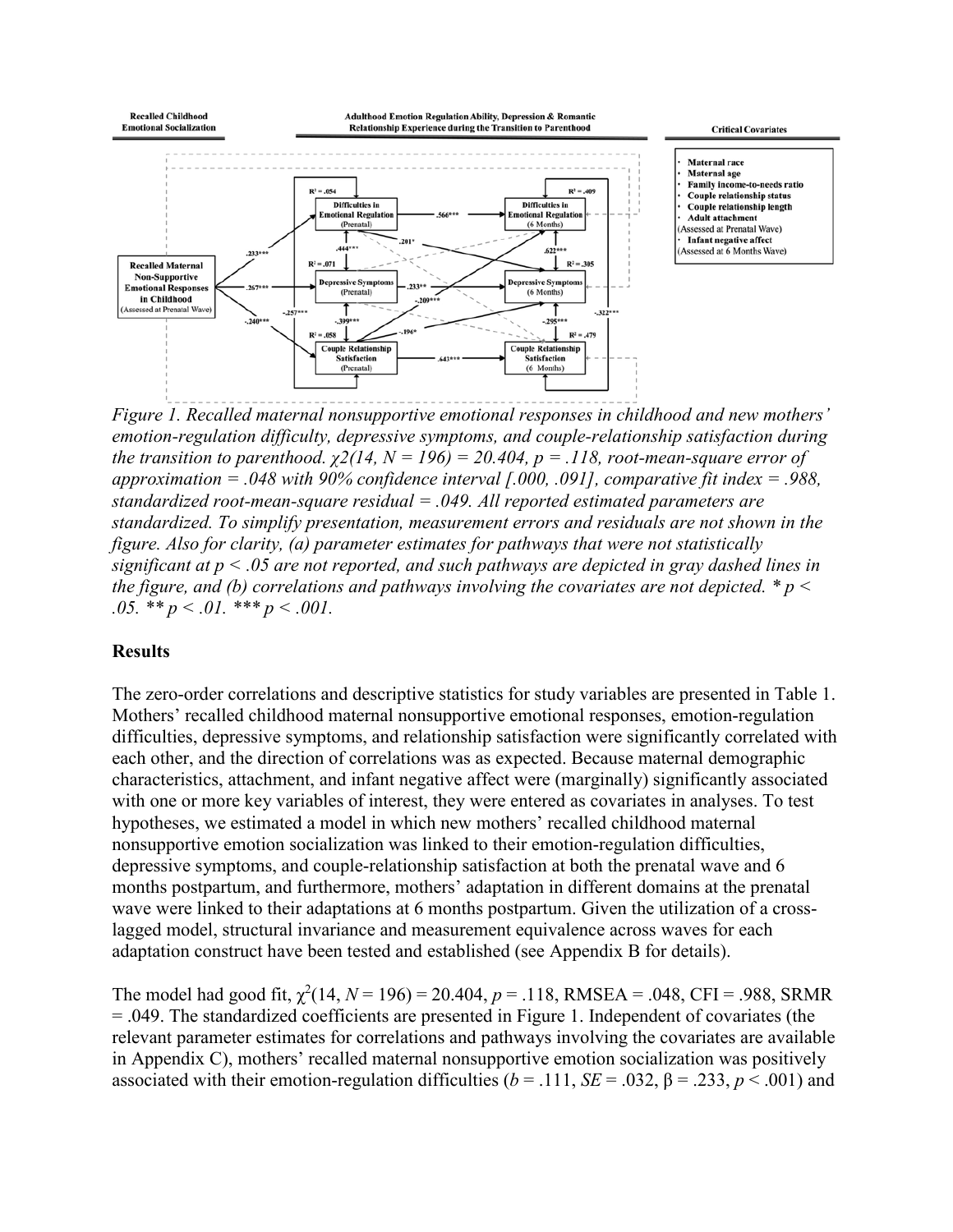depressive symptoms ( $b = 2.442$ ,  $SE = .608$ ,  $\beta = .267$ ,  $p < .001$ ) and negatively associated with relationship satisfaction ( $b = -.280$ ,  $SE = .074$ ,  $\beta = -.240$ ,  $p < .001$ ) at the prenatal wave.

Table 1

Descriptive Statistics and Correlations for Emotion Regulation Difficulties, Depressive Symptoms, Couple-Relationship Satisfaction and Critical Covariates

| Variable                                |        | $\overline{c}$ | 3      | 4                        | 5      | 6                        |        | 8      | 9      | 10                       | 11     | 12     | 13   | 14   |
|-----------------------------------------|--------|----------------|--------|--------------------------|--------|--------------------------|--------|--------|--------|--------------------------|--------|--------|------|------|
| 1. Maternal race <sup>a</sup> (pre)     |        |                |        |                          |        |                          |        |        |        |                          |        |        |      |      |
| 2. Maternal age <sup>b</sup> (pre)      | .34    | $\sim$         |        |                          |        |                          |        |        |        |                          |        |        |      |      |
| 3. Couple-rel status <sup>c</sup> (pre) | $-.59$ | $-.51$         |        |                          |        |                          |        |        |        |                          |        |        |      |      |
| 4. Couple-rel length <sup>b</sup> (pre) | .45    | .54            | $-.57$ | $\overline{\phantom{a}}$ |        |                          |        |        |        |                          |        |        |      |      |
| 5. Family ITN ratio (pre)               | .47    | .51            | $-.47$ | .50                      |        |                          |        |        |        |                          |        |        |      |      |
| 6. AAI CoM (pre)                        | .27    | .21            | $-.26$ | .10                      | .22    | $\overline{\phantom{a}}$ |        |        |        |                          |        |        |      |      |
| 7. Infant neg affect (6 M)              | $-.32$ | $-.22$         | .16    | $-.05$                   | $-.23$ | .00                      |        |        |        |                          |        |        |      |      |
| 8. Recalled NER (pre)                   | $-.00$ | .05            | .03    | .00                      | $-.09$ | .03                      | .07    | -      |        |                          |        |        |      |      |
| 9. Emo-reg diff (pre)                   | .13    | $-.10$         | .13    | $-.07$                   | $-.10$ | $-.02$                   | .15    | .26    |        |                          |        |        |      |      |
| 10. Emo-reg diff $(6 M)$                | .02    | $-.04$         | .05    | $-.05$                   | $-.01$ | .15                      | .16    | .17    | .60    | $\overline{\phantom{a}}$ |        |        |      |      |
| 11. Dep symptoms (pre)                  | $-.19$ | $-.14$         | .25    | $-.19$                   | $-.29$ | $-.03$                   | .21    | .30    | .49    | .34                      |        |        |      |      |
| 12. Dep symptoms (6 M)                  | $-.18$ | $-.22$         | .27    | $-.16$                   | $-.26$ | $-.15$                   | .19    | .15    | .38    | .56                      | .46    |        |      |      |
| 13. Rel satisfaction (pre)              | .31    | .14            | $-.42$ | .26                      | .23    | .09                      | $-.16$ | $-.26$ | $-.31$ | $-.35$                   | $-.47$ | $-.40$ |      |      |
| 14. Rel satisfaction (6 M)              | .24    | .09            | $-.31$ | .13                      | .19    | .06                      | $-.19$ | $-.21$ | $-.27$ | $-.44$                   | $-.33$ | $-.49$ | .69  |      |
| $M^{\rm d}$                             | 56.60  | 25.66          | 50.50  | 3.97                     | 3.14   | 5.45                     | 3.43   | 2.86   | 1.87   | 1.70                     | 12.83  | 9.18   | 5.48 | 5.32 |
| SD                                      |        | 5.66           |        | 3.15                     | 2.13   | 1.46                     | .95    | .86    | .41    | .43                      | 7.97   | 7.97   | 1.10 | 1.20 |

Note. n ranges from 156 to 196 and represents the number of participants for each pair of zero-order correlations, given missing data for some variables. Bold indicates significance at  $p < .05$ , 01, or .001, whereas italics indicates significance at  $.05 < p < .10$ , pre = prenatal (data collected at the prenatal phase); rel = relationship; ITN = income-to-needs; AAI CoM = AAI = nonsupportive emotional responses (referring to mothers' recalled childhood experience);  $6 M = 6$  months (data collected when the focal child was  $6$ months old); emo-reg diff = emotion-regulation difficulties;  $dep = depressive$ .

<sup>a</sup> Coded as 1 (European American Mothers) and 0 (African American Mothers). <sup>b</sup> Measured in years. <sup>e</sup> Coded as 1 (Married and Living Together Couples), 2 (Non-Married but Living Together Couples), and 3 (Non-Married and not Living Together Couples). <sup>d</sup> The means for maternal race and couple-relationship status reflect the percentage of European American mothers and the percentage of mothers who were in a married relationship, respectively.

The directionality of the interrelations among mothers' adaptation in different domains was tested in the right half of the model. Instead of reciprocal associations, three unidirectional pathways emerged: (a) Mothers' prenatal emotion-regulation difficulties were positively associated with their depressive symptoms at 6 months postpartum ( $b = 3.883$ ,  $SE = 1.581$ ,  $\beta =$ .201,  $p < .05$ ), controlling for their prenatal depressive symptoms; (b) mothers' prenatal couplerelationship satisfaction was negatively associated with their depressive symptoms at 6 months postpartum ( $b = -1.541$ ,  $SE = .610$ ,  $\beta = -.196$ ,  $p < .05$ ), controlling for their prenatal depressive symptoms; and (c) mothers' prenatal relationship satisfaction was negatively associated with their emotion-regulation difficulties at 6 months postpartum  $(b = -.088, SE = .030, \beta =$ −.209, *p* < .01), controlling for their prenatal emotion-regulation difficulties.

As reported in Table 2, bootstrapping analyses indicated, in addition to the three autoregressive, stability indirect pathways, three indirect pathways showing how mothers' recalled childhood maternal nonsupportive emotion socialization affected their adaptation in a given domain at 6 months postpartum via its effects on mothers' adaptation in the other domains at the prenatal wave. Two indirect pathways were significant in relation to depressive symptoms at 6 months postpartum: Mothers' recalled childhood maternal nonsupportive emotion socialization was positively associated with their depressive symptoms via its positive association with mothers' prenatal emotion-regulation difficulties ( $b = .430$ ,  $SE = .303$ ,  $95\%$  CI [.041, 1.297],  $\beta = .047$ ) and via its negative association with mothers' prenatal relationship satisfaction (*b* = .431, *SE* = .270, 95% CI [.055, 1.104],  $\beta$  = .047). One indirect pathway was significant in relation to emotionregulation difficulties at 6 months postpartum: Mothers' recalled maternal nonsupportive emotion socialization was positively associated with their emotion-regulation difficulties through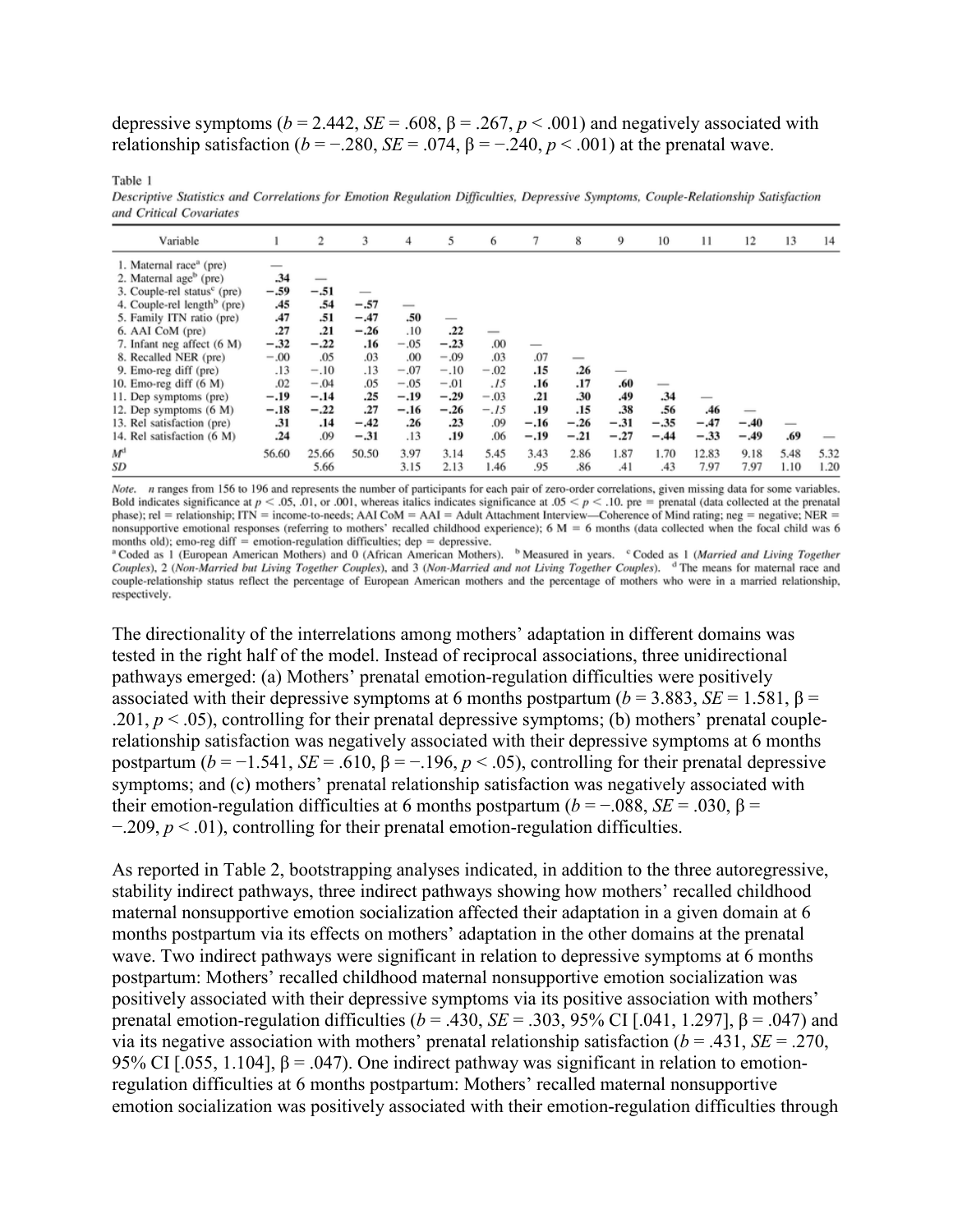its negative association with mothers' prenatal relationship satisfaction  $(b = .025, SE = .016,$ 95% CI [.003, .065],  $\beta$  = .050). In terms of effect sizes, standardized indirect effects around .01 were interpreted as "small," effects around .09 as "medium," and effects around .25 as "large" (Kenny, 2012).

|                                                                                                                 | Bootstrapped estimates for indirect effects |      |                  |         |  |  |  |
|-----------------------------------------------------------------------------------------------------------------|---------------------------------------------|------|------------------|---------|--|--|--|
| Specific indirect pathway tested                                                                                | b                                           | SE   | 95% CI           | β       |  |  |  |
| Recalled maternal nonsupportive emotional responses (pre) $\rightarrow$ couple relationship satisfaction (6 M)  |                                             |      |                  |         |  |  |  |
| Specific indirect pathways via                                                                                  |                                             |      |                  |         |  |  |  |
| Emotion-regulation difficulties (pre)                                                                           | $-.020$                                     | .029 | $[-.098, .027]$  | $-.015$ |  |  |  |
| Depressive symptoms (pre)                                                                                       | .007                                        | .035 | $[-.061, .084]$  | .005    |  |  |  |
| Couple-relationship satisfaction (pre)                                                                          | $-.211$                                     | .077 | $[-.399, -.084]$ | $-.154$ |  |  |  |
| Specific indirect pathways via<br>Emotion-regulation difficulties (pre)                                         | .430                                        | .303 | [.041, 1.297]    | .047    |  |  |  |
| Couple-relationship satisfaction (pre)                                                                          | .431                                        | .270 | [.055, .1.104]   | .047    |  |  |  |
| Depressive Symptoms (Pre)                                                                                       | .568                                        | .309 | [.102, 1.358]    | .062    |  |  |  |
| Recalled maternal nonsupportive emotional responses (pre) $\rightarrow$ emotional-regulation difficulties (6 M) |                                             |      |                  |         |  |  |  |
| Specific indirect pathways via                                                                                  |                                             |      |                  |         |  |  |  |
| Couple-relationship satisfaction (pre)                                                                          | .025                                        | .016 | [.003, .065]     | .050    |  |  |  |
| Depressive symptoms (pre)                                                                                       | .001                                        | .015 | $[-.029, .030]$  | .001    |  |  |  |
| Emotion-regulation difficulties (pre)                                                                           | .065                                        | .028 | [.020, .128]     | .132    |  |  |  |

Specific Indirect Effects for Indirect Pathways Rased on Rias Corrected Rootstranned Estimates

Note. Bold indirect pathways are significant based on the bias-corrected bootstrapped 95% confidence interval (CI). pre = prenatal;  $6 M = 6$  months.

#### **Discussion**

Table 2

The central goals of the present study were to examine the temporal dynamics of the interrelations among maternal adaptation in different domains across the transition to parenthood and also their associations with new mothers' recalled childhood experiences of maternal nonsupportive emotion socialization. The results demonstrated that (a) mothers' adaptation in different domains had shared roots in their recalled childhood experiences of maternal nonsupportive emotion socialization; (b) maternal adaptation in different domains were interrelated with each other rather than independent of each other, and such associations were unidirectional rather than reciprocal; and (c) mothers' adaptation in a given domain served as the mechanism through which their childhood experiences of maternal nonsupportive emotion socialization shaped mothers' adaptation in the other domains.

#### **The Role of Childhood Maternal Nonsupportive Emotion Socialization**

We found mothers' recalled childhood maternal nonsupportive emotion socialization was positively associated with their emotion-regulation difficulties and depressive symptoms and negatively associated with their couple-relationship satisfaction at both the prenatal wave and 6 months postpartum. In general, this finding adds to a notable body of research indicating that early parent–child interactive processes have critical implications for children's long-term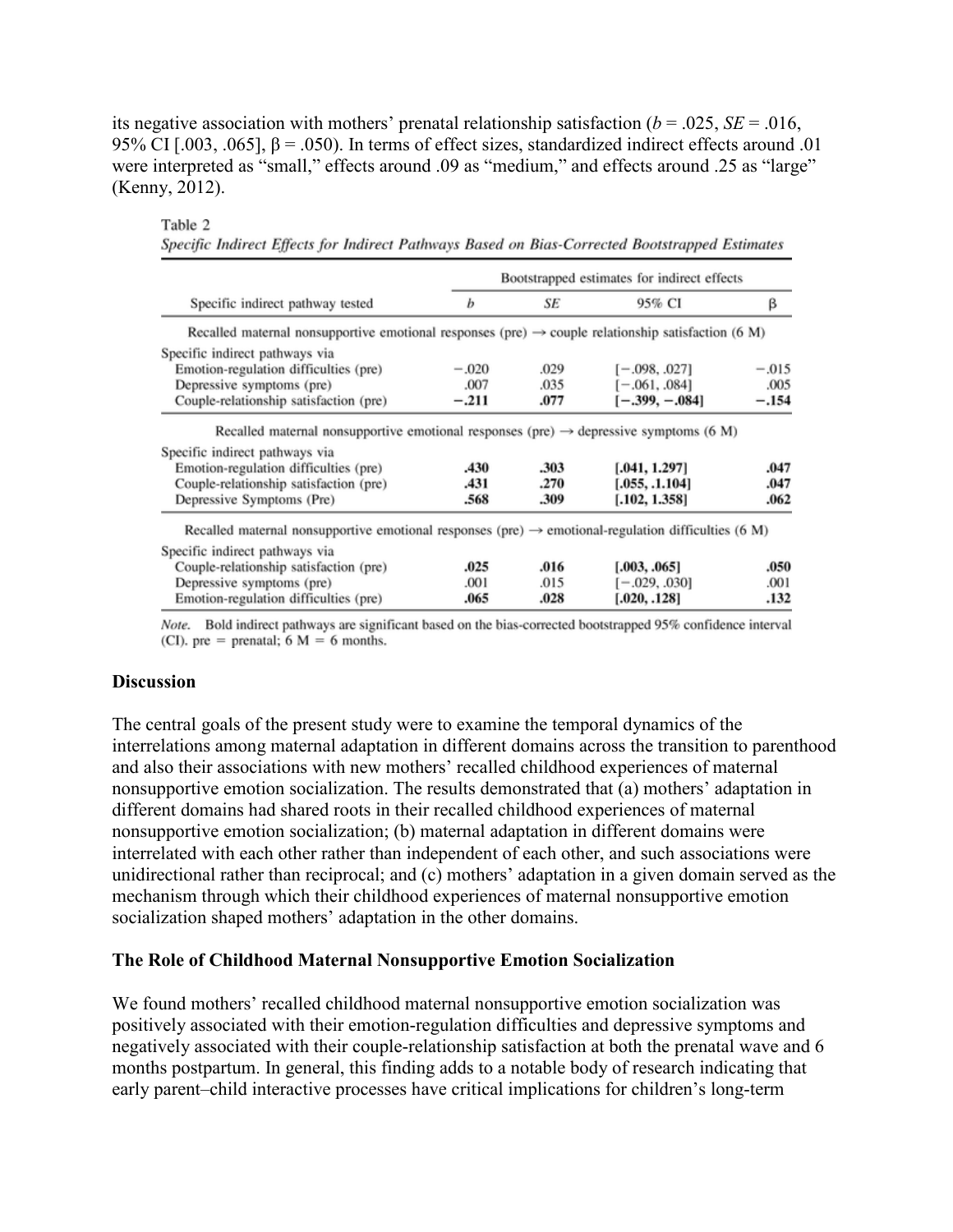social–emotional adjustment (Morris et al., 2007). In particular, the present study extends prior research by considering various maternal adaptation domains simultaneously and contextualizing such associations in the transition to parenthood. Our findings also suggest that the influences of childhood maternal nonsupportive emotion socialization on children's social–emotional adjustment in adulthood are not only *far-reaching* but also *comprehensive*. Given that mothers' adaptation over the transition to parenthood likely sets in motion cascades of processes that ultimately shape their own subsequent life course trajectories (Umberson, Pudrovska, & Reczek, 2010), as well as parenting practices and offsprings' adjustment (Feldman et al., 2009; Zhou et al., 2017), our findings also highlight the necessity to pay attention to new mothers experiencing higher levels of maternal nonsupportive emotional responses in childhood.

# **Interrelations Among Different Domains of Maternal Adaptation**

Using a cross-lagged analysis, the present study provided evidence that may help clarify the directionality of the interrelations among couple-relationship satisfaction, emotion-regulation difficulties, and depressive symptoms. Three unidirectional associations were identified. The identified unidirectional associations from emotion-regulation difficulties and couplerelationship satisfaction to depressive symptoms (a) add to existing evidence supporting the individual susceptibility or marital discord models for the etiology of depressive symptoms (Rehman et al., 2008) and also (b) suggest that intrapersonal and interpersonal factors can account for unique variance in new mothers' depressive symptoms over the transition to parenthood above and beyond each other. The unidirectional association from relationship satisfaction to emotion regulation is theoretically provocative. Although prior research has been primarily guided by the notion that emotional regulation capacity plays a critical role in shaping relationship satisfaction (Bloch et al., 2014), the present study provides evidence supporting the proposition that emotion-regulation capacity evolves well into adulthood and that couplerelationship satisfaction is among the factors contributing to the development of emotion regulation in adulthood (English et al., 2013).

Regardless of the directionality of the aforementioned associations, considering maternal adaptation in different domains across the transition to parenthood *simultaneously in a single model,* the present study suggests that these domains *may not be independent of* each other but actually *interrelated with* each other. However, because the present study represents one of the first steps in examining the temporal dynamics of the associations among different domains of maternal adaptation over the transition to parenthood, our findings await future replication, and data gathered across more time points may generate a more accurate delineation of how these adaptation domains may interrelate with each other over time during the transition to parenthood.

# **Indirect Effects of Childhood Emotion Socialization via Adaptation in Other Domains**

The present study found that maternal adaptation in a given domain was among the mechanisms via which early maternal emotion socialization shaped maternal adaptation in the other domains. Some of our findings add to an emerging body of evidence demonstrating that parental emotion socialization was associated with adolescent or adult children's depressive symptoms indirectly by influencing their emotion-regulation capacity (Krause et al., 2003; Yap et al., 2007). Moreover, the present study also extends prior studies by identifying couple-relationship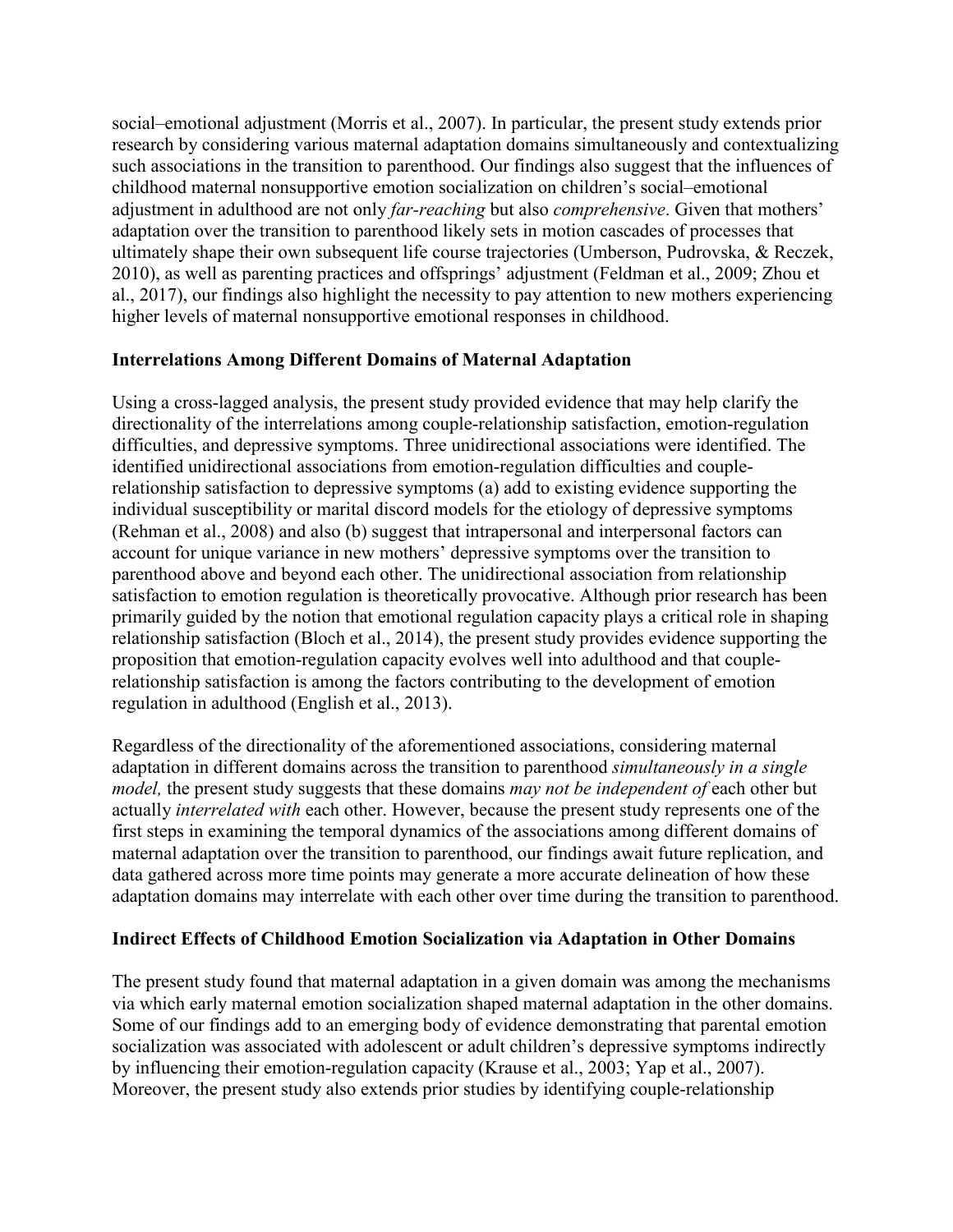satisfaction as another mechanism explaining why parental emotion socialization was associated with adult children's depressive symptoms above and beyond the mediating effects of children's emotion regulation. In contrast to the indirect effects in prior research from childhood emotional maltreatment or emotional climate in the family of origin to adult children's romantic relationship outcomes via children's emotion regulation (Bradbury & Shaffer, 2012; Hardy et al., 2015), our findings suggest that adult children's couple-relationship satisfaction can also mediate the association between parental emotion socialization and adult children's emotion regulation. This inconsistency highlights the necessity of testing cross-lagged models to obtain a more nuanced understanding of all possible indirect paths explaining the association between parental emotion socialization and children's adjustment.

# **The Salient Role of Couple-Relationship Satisfaction in Shaping New Mothers' Adjustment**

It is interesting that, considering all identified significant associations among different adaptation outcomes, mothers' prenatal couple-relationship satisfaction predicted their postpartum adaptation in all three studied domains, which was not the case for emotion-regulation difficulties or depressive symptoms. It seems that couple-relationship satisfaction plays a salient role in shaping mothers' adjustment over the transition to parenthood. Intimate partners' global, subjective evaluation of the degree to which they feel satisfied in the relationship may serve as an overarching context that sets the tone for how partners adjust themselves and interact with each other to cope with the challenges involved in the transition to parenthood. For example, relationship distress is likely to not only drain resources (e.g., time and energy) that partners may otherwise devote to regulating their emotional state but also decrease the positive interactions between partners in parenthood (e.g., spousal support). These processes may partly account for why couple-relationship satisfaction has such a comprehensive implication for mothers' adjustment in different domains over the transition to parenthood.

## **The Unique Importance of Childhood Emotion Socialization for Couple Functioning**

Whereas both postpartum emotion-regulation difficulties and depressive symptoms had predictors other than the relevant autoregressive pathways, the only predictor of mothers' postpartum relationship satisfaction was the indirect effect from their recalled childhood experiences of maternal nonsupportive emotion socialization via their prenatal couplerelationship satisfaction. This highlights the importance of negative parenting experiences in the family of origin for adult children's relationship satisfaction over the transition to parenthood. As the vulnerability−stress−adaptation model of marriage (Karney & Bradbury, 1995) proposed, the enduring vulnerabilities spouses bring into marriage are among factors that may exert farreaching influences on marital outcomes, because such enduring vulnerabilities not only contribute to the stressful events that couples may encounter but also have implications for spouses' ability to adapt to the challenges they face. As Cowan and Cowan (2000) stated, partners whose childhood was clouded with painful parenting experiences tend to have more difficulties in couple relationships when beginning the journey from partners to parents, because their negative experiences likely set in motion maladaptive processes increasing the risk for relationship distress when navigating the challenges in parenthood (e.g., division of childcare).

## **Practical Implications**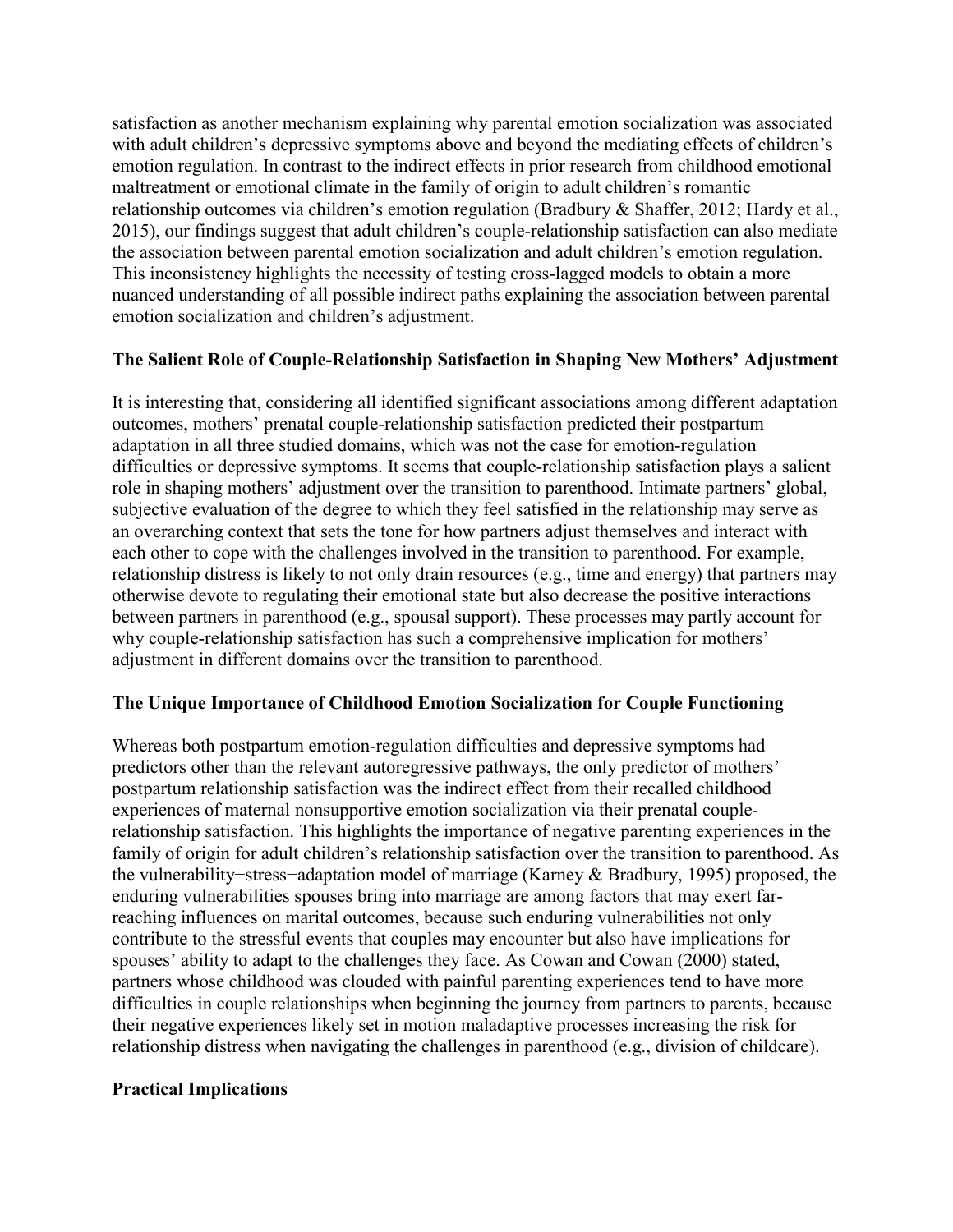First, our findings highlight the necessity to pay special attention to new mothers who experienced higher levels of maternal nonsupportive emotional responses in childhood. This echoes the call by Cowan and Cowan (1995) that it is important to identify individuals at elevated risk for later maladaptation based on assessment conducted before the arrival of the infant. Research of this type may facilitate more targeted and effective intervention efforts.

Second, our findings indicate that mothers' adaptation over the transition to parenthood is multifaceted and that their adaptation in different domains are interrelated. However, the majority of existing interventions focus on new parents' adaptation in only a single, specific domain, with few targeting adaptations in different domains and their interrelations simultaneously. Considering the debate on the effectiveness of existing intervention programs (Pinquart & Teubert, 2010), our findings suggest that developing a more *comprehensive* and *integrative* model of intervention addressing adaptation in different domains at the same time may be one of the potential avenues for more successfully assisting new mothers.

Last, because new mothers' childhood experiences cannot be rewritten, identifying mechanisms in adulthood explaining the far-reaching effects of such experiences on later adaptation provides insights about how to minimize or even offset such effects via interventions targeting adult experiences. For example, because we found that new mothers' maternal nonsupportive emotion socialization contributed to their subsequent elevated depressive symptoms or emotionregulation difficulties via decreasing their couple-relationship satisfaction, helping new parents build a strong and nurturing couple relationship may hold promise for diminishing or preventing the potential deleterious influences of early nonsupportive parenting experiences. Also, as Feinberg and colleagues' work has demonstrated (e.g., Feinberg & Kan, 2008), the coparenting relationship is a malleable intervention target that may influence parental adjustment, parenting, and child outcomes during the transition to parenthood.

## **Limitations of the Present Study and Directions for Future Research**

First, this was a nonrepresentative, community sample, and the sample size was modest (yet moderately large in comparison to the samples used in prior research in this area). In a related vein, when deriving the analytic sample, we excluded women whose relationship status was single, divorced, separated, or widowed at the prenatal wave or at the 6 months postpartum wave. Thus, compared to mothers included in the current sample (who were in a relatively stable relationship), the excluded mothers may be at higher risk. Efforts should be made to determine whether similar results would emerge for mothers in less stable relationships and be replicated with larger and more representative samples. Second, shared method and informant variance may inflate the associations found in the present study, because the independent variable and the three adaptation outcome variables were assessed with self-report questionnaires completed by mothers. Future research will benefit from using multi-informant and multimethod designs.

Third, mothers recalled their childhood experiences of maternal emotion socialization. Prior research on the implications of adults' childhood experiences has predominately relied on retrospective reports, which is likely due to the scarcity of longitudinal data extending from early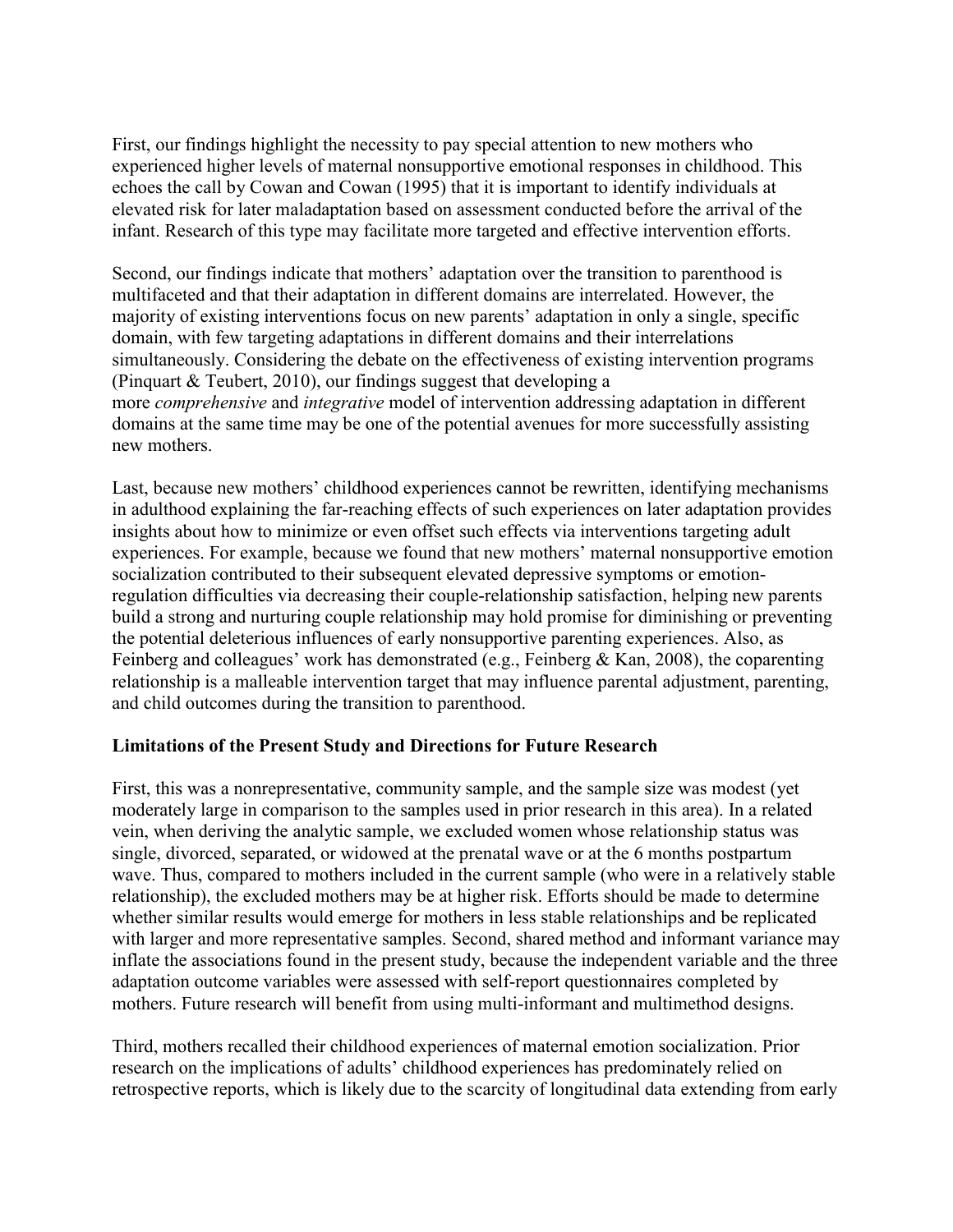childhood to adulthood. The validity of retrospective measures has been questioned (Hardt & Rutter, 2004) because "memories may be subject to distortion, and events may be selectively recalled; early experiences may be forgotten, and perceptions of childhood events may be shaped by subsequent experiences" (Tajima, Herrenkohl, Huang, & Whitney, 2004, p. 424). For example, new mothers' postpartum compromised emotional well-being might cause them to recall childhood experiences more negatively, although a review of research on psychopathology and retrospective early experience indicated little evidence supporting the claim that the recall of childhood experiences is seriously distorted by depressive mood (Brewin, Andrews, & Gotlib, 1993). In addition, adult children's recall of parental nonsupportive emotion socialization might reflect the global quality of relationship with mothers. That is, a more generalized halo effect might be operating, raising concerns about what was actually assessed by this measure. Nevertheless, prior research has also demonstrated that adults' reports of childhood parenting are highly stable over time and correlate significantly, albeit modestly, with their parents' reports, and more strongly with their siblings' reports of parenting, which lends support to the validity of this approach (Brewin et al., 1993; Harlaar et al., 2008; Tajima et al., 2004).

Fourth, some alternative hypotheses cannot be ruled out. Because data on new mothers' emotional regulation and their childhood emotion-socialization experience were collected concurrently, the direction of this effect is unclear. It is possible that dysregulated children elicit more nonsupportive emotion socialization. Last, this study is also limited by exclusively focusing on new *mothers'* recall of *maternal* emotion socialization. Future research will benefit from (a) examining whether the tested model also applies to *new fathers,* (b) investigating how *paternal* emotion socialization in childhood may shape adult children's socioemotional development over the transition to parenthood, and (c) ultimately testing a more comprehensive model in which both *paternal* and *maternal* emotion socialization in childhood and both *new mothers'* and *new fathers'* adaptation during the transition to parenthood are considered.

# **Conclusion**

In conclusion, our results suggest that the seeds of new mothers' individual and relational adaptation across the transition to parenthood may be partly sown by their childhood experiences of maternal nonsupportive emotion socialization and that new mothers' adaptation in different domains may be interrelated with each other across the transition to parenthood, which greatly contributes to the complexity inherent within maternal adjustment over this transition. As such, our findings highlight several potential avenues for interventions aimed at promoting mothers' successful navigation of challenges over the transition to parenthood and the cultivation of a "healthy" family environment during children's first few years of life.

**Acknowledgement:** Hongjian Cao and Nan Zhou contributed equally to the preparation of this article. This project was supported by National Institutes of Health Grant R01HD058578. The contents of this article are the sole responsibility of the authors and do not necessarily reflect the views of the Eunice Kennedy Shriver National Institute for Child Health and Human Development. Preparation of this article was also supported by a start-up seed grant (27000503163) for newly introduced young scholars from Guangzhou University to Hongjian Cao.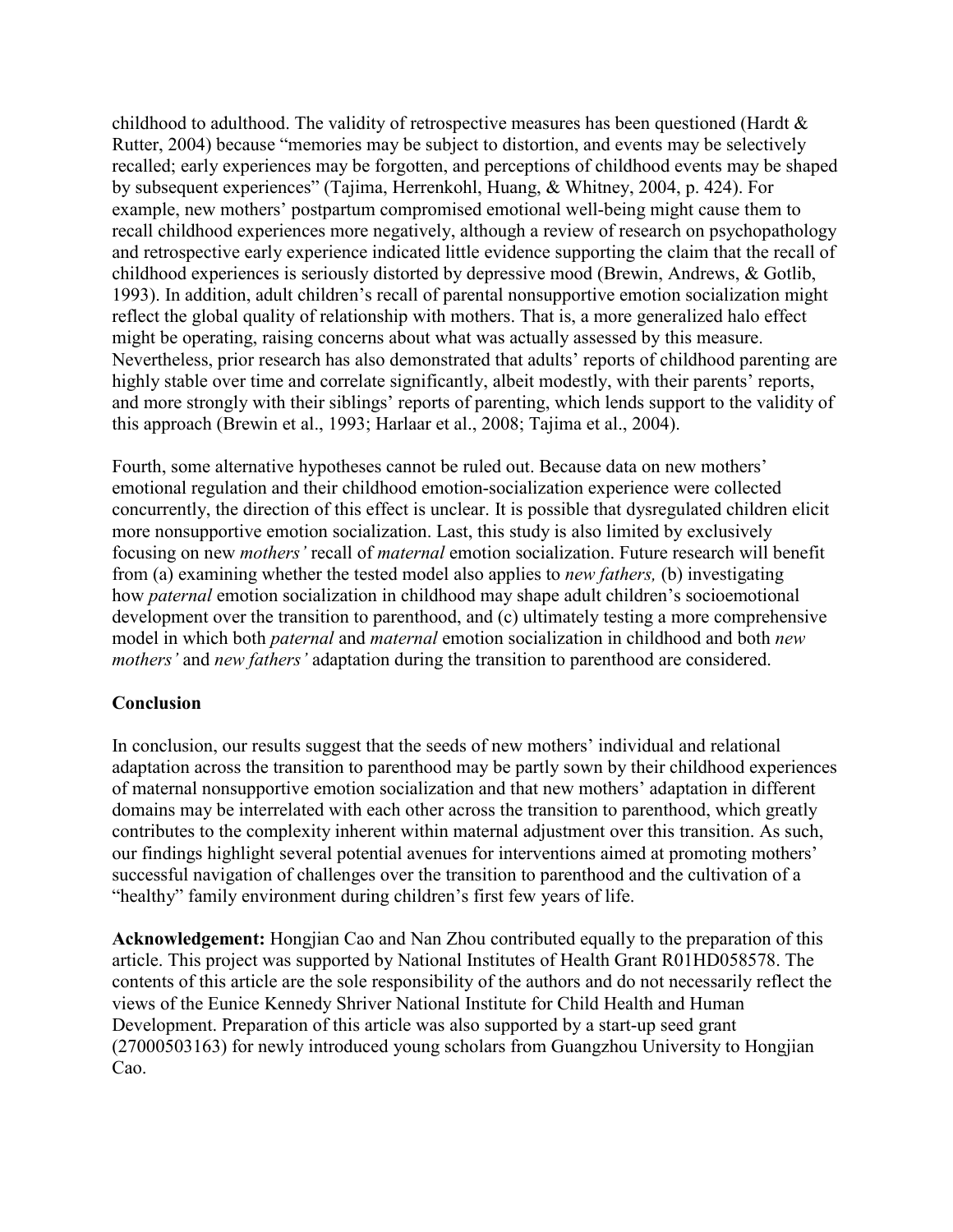## **Hongjian Cao**

*Institute of Developmental Psychology, Beijing Normal University, and School of Education, Guangzhou University*; **Nan Zhou** *Institute of Developmental Psychology, Beijing Normal University* **Esther M. Leerkes** *Human Development and Family Studies, University of North Carolina at Greensboro* **Jin Qu**

*Department of Psychology, Pennsylvania State University*

# **References**

Baumeister, R. F., & Heatherton, T. F. (1996). Self-regulation failure: An overview. *Psychological Inquiry*, *7*, 1–15. 10.1207/s15327965pli0701\_1

Berking, M., Orth, U., Wupperman, P., Meier, L. L., & Caspar, F. (2008). Prospective effects of emotion-regulation skills on emotional adjustment. *Journal of Counseling Psychology*, *55*, 485– 494. 10.1037/a0013589

Berking, M., & Wupperman, P. (2012). Emotion regulation and mental health: Recent findings, current challenges, and future directions. *Current Opinion in Psychiatry*, *25*, 128–134. 10.1097/YCO.0b013e3283503669

Bloch, L., Haase, C. M., & Levenson, R. W. (2014). Emotion regulation predicts marital satisfaction: More than a wives' tale. *Emotion*, *14*, 130–144. 10.1037/a0034272

Bosquet, M., & Egeland, B. (2001). Associations among maternal depressive symptomatology, state of mind and parent and child behaviors: Implications for attachment-based interventions. *Attachment & Human Development*, *3*, 173–199. 10.1080/14616730010058007

Bradbury, L. L., & Shaffer, A. (2012). Emotion dysregulation mediates the link between childhood emotional maltreatment and young adult romantic relationship satisfaction. *Journal of Aggression, Maltreatment & Trauma*, *21*, 497–515. 10.1080/10926771.2012.678466

Brewin, C. R., Andrews, B., & Gotlib, I. H. (1993). Psychopathology and early experience: A reappraisal of retrospective reports. *Psychological Bulletin*, *113*, 82–98. 10.1037/0033- 2909.113.1.82

Choi, E. (2016). Marital satisfaction and maternal depressive symptoms among Korean mothers transitioning to parenthood. *Journal of Family Psychology*, *30*, 516–521. 10.1037/fam0000178

Cowan, C. P., & Cowan, P. A. (1995). Interventions to ease the transition to parenthood: Why they are needed and what they can do. *Family Relations*, *44*, 412–423. 10.2307/584997

Cowan, C. P., & Cowan, P. A. (2000). *When partners become parents: The big life change for couples*. Mahwah, NJ: Erlbaum.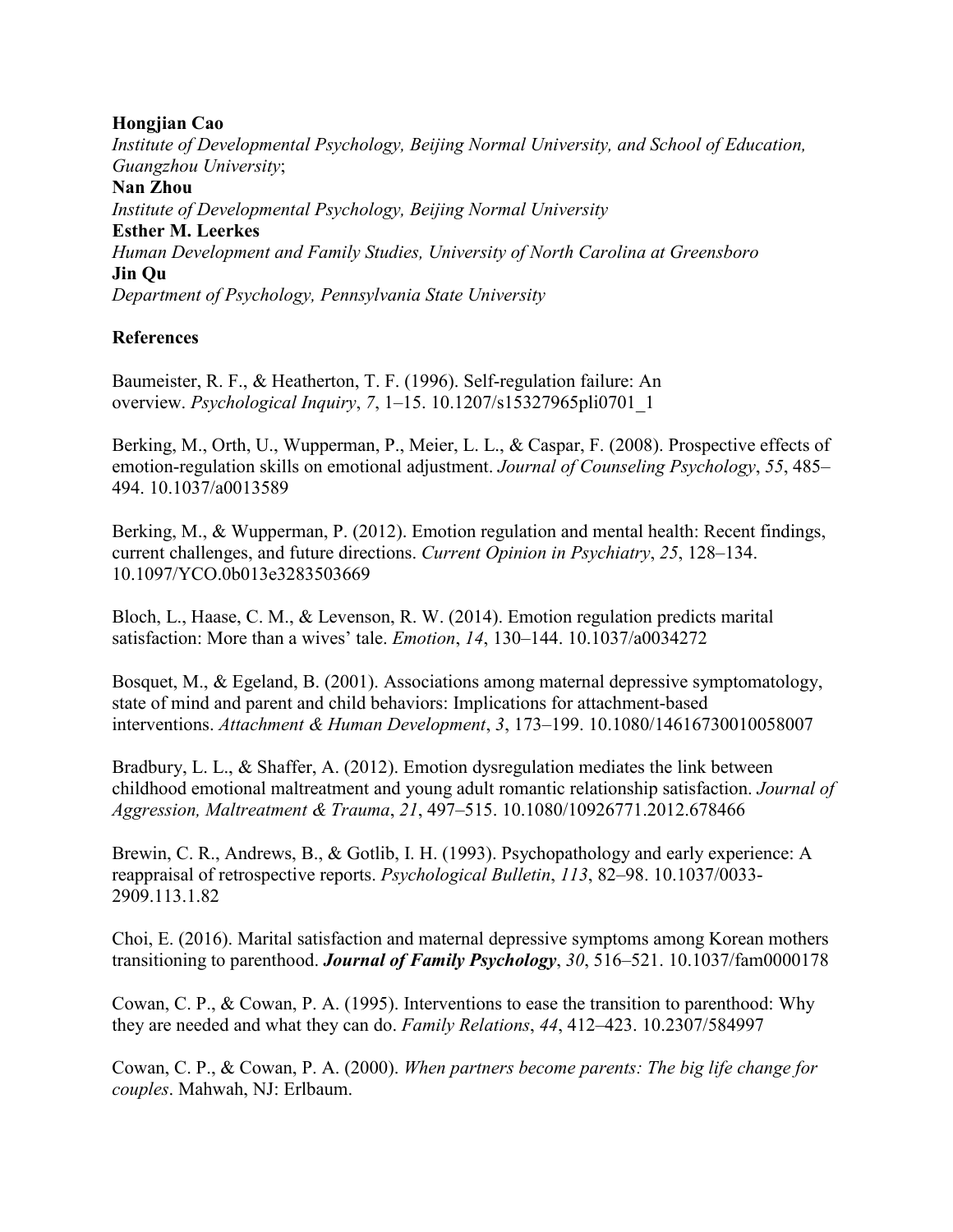Doss, B. D., & Rhoades, G. K. (2017). The transition to parenthood: Impact on couples' romantic relationships. *Current Opinion in Psychology*, *13*, 25–28. 10.1016/j.copsyc.2016.04.003

Eisenberg, N., Cumberland, A., & Spinrad, T. L. (1998). Parental socialization of emotion. *Psychological Inquiry*, *9*, 241–273. 10.1207/s15327965pli0904\_1

English, T., John, O. P., & Gross, J. J. (2013). Emotion regulation in close relationships. In J. A.Simpson & L.Campbell (Eds.), *The Oxford handbook of close relationships* (pp. 500–513). New York, NY: Oxford University Press.

Fabes, R. A., Poulin, R. E., Eisenberg, N., & Madden-Derdich, D. A. (2002). The Coping with Children's Negative Emotions Scale (CCNES): Psychometric properties and relations with children's emotional competence. *Marriage & Family Review*, *34*, 285–310. 10.1300/J002v34n03\_05

Feinberg, M. E., & Kan, M. L. (2008). Establishing family foundations: Intervention effects on coparenting, parent/infant well-being, and parent-child relations. *Journal of Family Psychology*, *22*, 253–263. 10.1037/0893-3200.22.2.253

Feldman, R., Granat, A., Pariente, C., Kanety, H., Kuint, J., & Gilboa-Schechtman, E. (2009). Maternal depression and anxiety across the postpartum year and infant social engagement, fear regulation, and stress reactivity. *Journal of the American Academy of Child & Adolescent Psychiatry*, *48*, 919–927. 10.1097/CHI.0b013e3181b21651

George, C., Kaplan, N., & Main, M. (1984–1996). *Adult Attachment Interview protocol* (3rd ed.). Unpublished manuscript, University of California, Berkeley, California.

Gratz, K. L., & Roemer, L. (2004). Multidimensional assessment of emotion regulation and dysregulation: Development, factor structure, and initial validation of the difficulties in emotion regulation scale. *Journal of Psychopathology and Behavioral Assessment*, *26*, 41–54. 10.1023/B:JOBA.0000007455.08539.94

Gross, J. J., & Muñoz, R. F. (1995). Emotion regulation and mental health. *Clinical Psychology: Science and Practice*, *2*, 151–164. 10.1111/j.1468-2850.1995.tb00036.x

Hardt, J., & Rutter, M. (2004). Validity of adult retrospective reports of adverse childhood experiences: Review of the evidence. *Journal of Child Psychology and Psychiatry*, *45*, 260–273. 10.1111/j.1469-7610.2004.00218.x

Hardy, N. R., Soloski, K. L., Ratcliffe, G. C., Anderson, J. R., & Willoughby, B. J. (2015). Associations between family of origin climate, relationship self-regulation, and marital outcomes. *Journal of Marital and Family Therapy*, *41*, 508–521. 10.1111/jmft.12090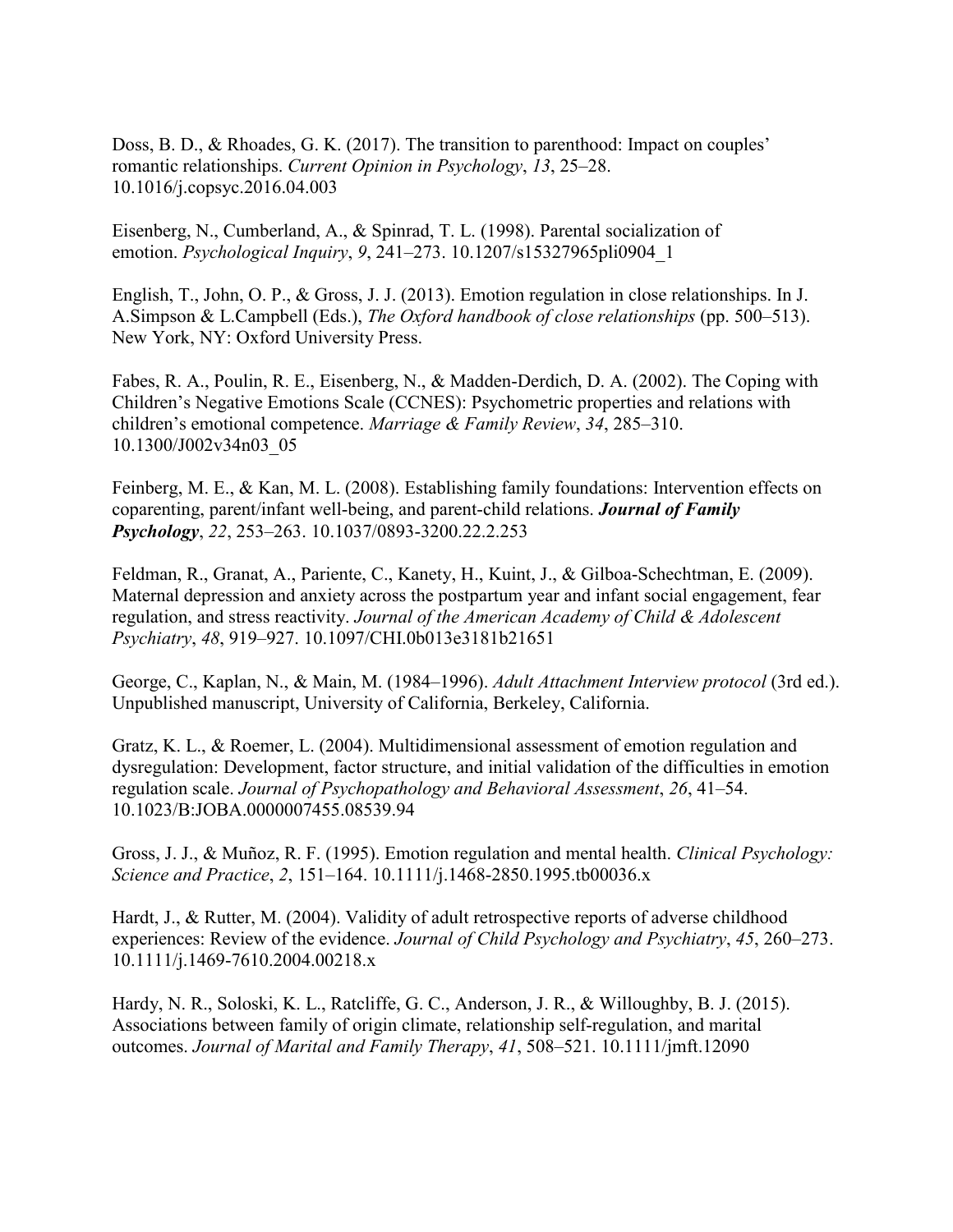Harlaar, N., Santtila, P., Björklund, J., Alanko, K., Jern, P., Varjonen, M., . . .Sandnabba, K. (2008). Retrospective reports of parental physical affection and parenting style: A study of Finnish twins. *Journal of Family Psychology*, *22*, 605–613. 10.1037/0893-3200.22.3.605

Hock, E., Schirtzinger, M. B., Lutz, M. B., & Widaman, K. (1995). Maternal depressive symptomatology over the transition to parenthood: Assessing the influence of marital satisfaction and marital sex role traditionalism. *Journal of Family Psychology*, *9*, 79–88. 10.1037/0893- 3200.9.1.79

Huston, T., McHale, S., & Crouter, A. (1986). When the honeymoon is over: Changes in the marriage relationship over the first year. In R.Gilmour & S. W.Duck (Eds.), *The emerging field of personal relationships* (pp. 109–132). Hillsdale, NJ: Erlbaum.

John, O. P., & Gross, J. J. (2004). Healthy and unhealthy emotion regulation: Personality processes, individual differences, and life span development. *Journal of Personality*, *72*, 1301– 1334. 10.1111/j.1467-6494.2004.00298.x

Karney, B. R., & Bradbury, T. N. (1995). The longitudinal course of marital quality and stability: A review of theory, method, and research. *Psychological Bulletin*, *118*, 3–34. 10.1037/0033- 2909.118.1.3

Keeton, C. P., Perry-Jenkins, M., & Sayer, A. G. (2008). Sense of control predicts depressive and anxious symptoms across the transition to parenthood. *Journal of Family Psychology*, *22*, 212– 221. 10.1037/0893-3200.22.2.212

Kenny, D. A. (2012). *Mediation*. Retrieved from <http://davidakenny.net/cm/mediate.htm>

Kluwer, E. S., & Johnson, M. D. (2007). Conflict frequency and relationship quality across the transition to parenthood. *Journal of Marriage and Family*, *69*, 1089–1106. 10.1111/j.1741- 3737.2007.00434.x

Krause, E. D., Mendelson, T., & Lynch, T. R. (2003). Childhood emotional invalidation and adult psychological distress: The mediating role of emotional inhibition. *Child Abuse & Neglect*, *27*, 199–213. 10.1016/S0145-2134(02)00536-7

Leerkes, E. M., Su, J., Calkins, S. D., Supple, A. J., & O'Brien, M. (2016). Pathways by which mothers' physiological arousal and regulation while caregiving predict sensitivity to infant distress. *Journal of Family Psychology*, *30*, 769–779. 10.1037/fam0000185

Leerkes, E. M., Supple, A. J., Su, J., & Cavanaugh, A. M. (2015). Links between remembered childhood emotion socialization and adult adjustment: Similarities and differences between European American and African American women. *Journal of Family Issues*, *36*, 1854–1877. 10.1177/0192513X13505567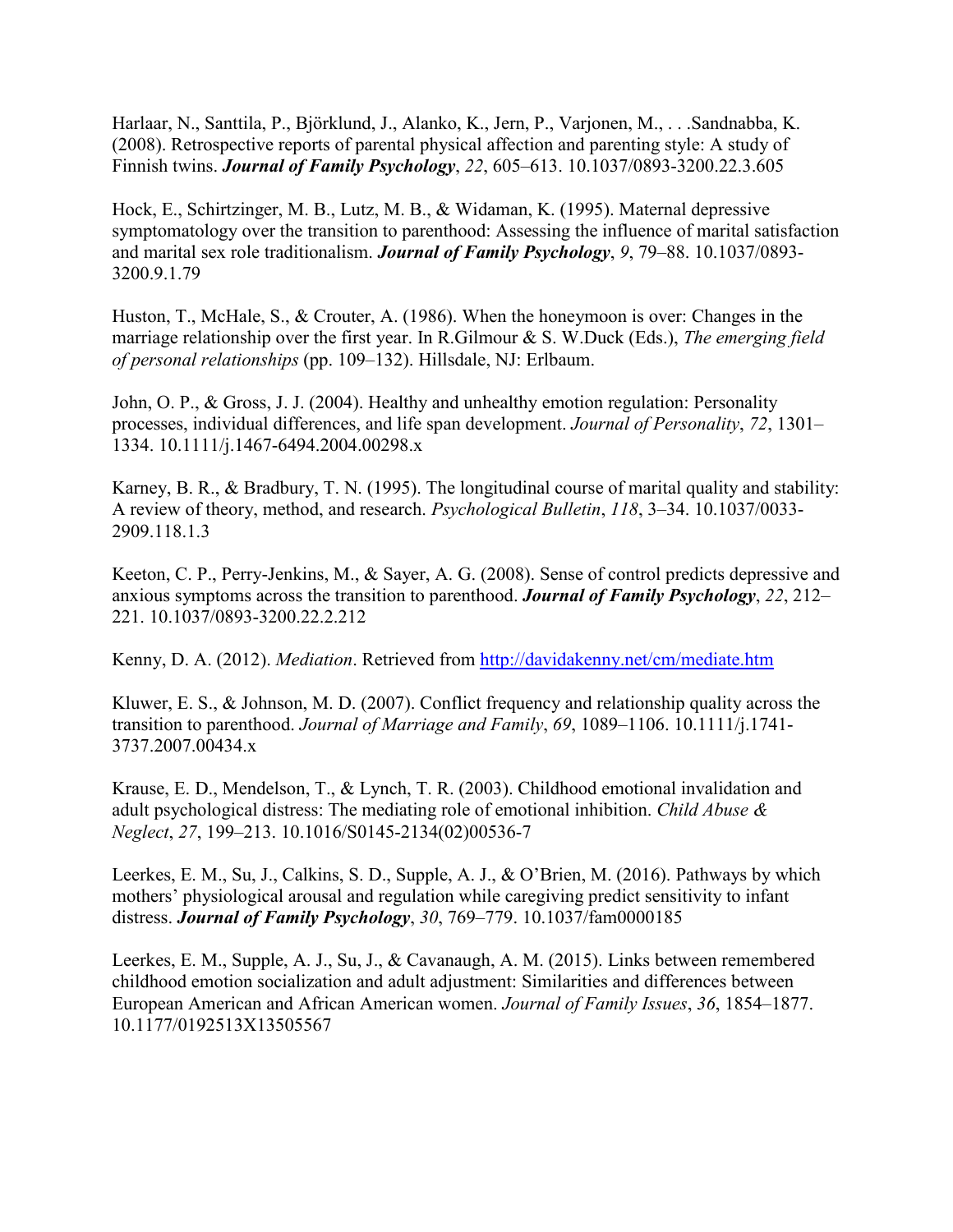Levenson, R. W., Haase, C. M., Bloch, L., Holley, S. R., & Seider, B. H. (2014). Emotion regulation in couples. In J. J.Gross (Ed.), *Handbook of emotion regulation* (pp. 267–283). New York, NY: Guilford Press.

Loutzenhiser, L., McAuslan, P., & Sharpe, D. P. (2015). The trajectory of maternal and paternal fatigue and factors associated with fatigue across the transition to parenthood. *Clinical Psychologist*, *19*, 15–27. 10.1111/cp.12048

Matthey, S., Barnett, B., Ungerer, J., & Waters, B. (2000). Paternal and maternal depressed mood during the transition to parenthood. *Journal of Affective Disorders*, *60*, 75–85. 10.1016/S0165-0327(99)00159-7

Meade, A. W., Johnson, E. C., & Braddy, P. W. (2008). Power and sensitivity of alternative fit indices in tests of measurement invariance. *Journal of Applied Psychology*, *93*, 568–592. 10.1037/0021-9010.93.3.568

Mehall, K. G., Spinrad, T. L., Eisenberg, N., & Gaertner, B. M. (2009). Examining the relations of infant temperament and couples' marital satisfaction to mother and father involvement: A longitudinal study. *Fathering*, *7*, 23–48. 10.3149/fth.0701.23

Mitnick, D. M., Heyman, R. E., & Smith Slep, A. M. (2009). Changes in relationship satisfaction across the transition to parenthood: A meta-analysis. *Journal of Family Psychology*, *23*, 848– 852. 10.1037/a0017004

Morris, A. S., Silk, J. S., Steinberg, L., Myers, S. S., & Robinson, L. R. (2007). The role of the family context in the development of emotion regulation. *Social Development*, *16*, 361–388. 10.1111/j.1467-9507.2007.00389.x

Muthén, L. K., & Muthén, B. O. (1998–2015). *Mplus user's guide* (7th ed.). Los Angeles, CA: Author.

Nelson, S. K., Kushlev, K., & Lyubomirsky, S. (2014). The pains and pleasures of parenting: When, why, and how is parenthood associated with more or less well-being?*Psychological Bulletin*, *140*, 846–895. 10.1037/a0035444

Nolen-Hoeksema, S., Stice, E., Wade, E., & Bohon, C. (2007). Reciprocal relations between rumination and bulimic, substance abuse, and depressive symptoms in female adolescents. *Journal of Abnormal Psychology*, *116*, 198–207. 10.1037/0021-843X.116.1.198

Parade, S. H., Blankson, A. N., Leerkes, E. M., Crockenberg, S. C., & Faldowski, R. (2014). Close relationships predict curvilinear trajectories of maternal depressive symptoms over the transition to parenthood. *Family Relations*, *63*, 206–218. 10.1111/fare.12065

Pinquart, M., & Teubert, D. (2010). A meta-analytic study of couple interventions during the transition to parenthood. *Family Relations*, *59*, 221–231. 10.1111/j.1741-3729.2010.00597.x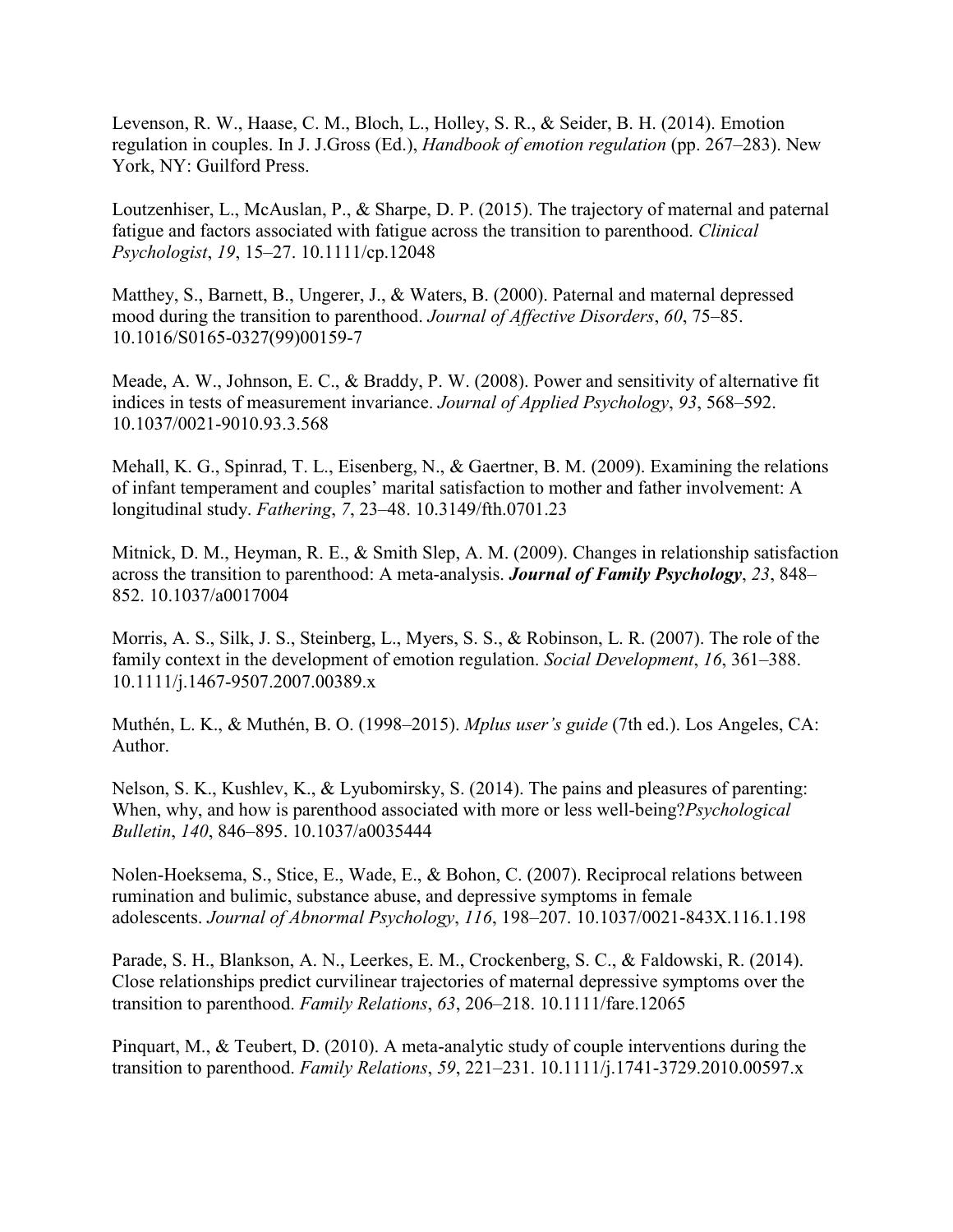Putnam, S. P., Helbig, A. L., Gartstein, M. A., Rothbart, M. K., & Leerkes, E. (2014). Development and assessment of short and very short forms of the Infant Behavior Questionnaire-Revised. *Journal of Personality Assessment*, *96*, 445–458. 10.1080/00223891.2013.841171

Radloff, L. S. (1977). The CES-D Scale: A self-report depression scale for research in the general population. *Applied Psychological Measurement*, *1*, 385–401. 10.1177/014662167700100306

Rehman, U. S., Gollan, J., & Mortimer, A. R. (2008). The marital context of depression: Research, limitations, and new directions. *Clinical Psychology Review*, *28*, 179–198. 10.1016/j.cpr.2007.04.007

Rutherford, H. J., Wallace, N. S., Laurent, H. K., & Mayes, L. C. (2015). Emotion regulation in parenthood. *Developmental Review*, *36*, 1–14. 10.1016/j.dr.2014.12.008

Tajima, E. A., Herrenkohl, T. I., Huang, B., & Whitney, S. D. (2004). Measuring child maltreatment: A comparison of prospective parent reports and retrospective adolescent reports. *American Journal of Orthopsychiatry*, *74*, 424–435. 10.1037/0002-9432.74.4.424

Talbot, J. A., Baker, J. K., & McHale, J. P. (2009). Sharing the love: Prebirth adult attachment status and coparenting adjustment during early infancy. *Parenting: Science and Practice*, *9*, 56– 77. 10.1080/15295190802656760

Trillingsgaard, T., Baucom, K. W., & Heyman, R. E. (2014). Predictors of change in relationship satisfaction during the transition to parenthood. *Family Relations*, *63*, 667–679. 10.1111/fare.12089

Umberson, D., Pudrovska, T., & Reczek, C. (2010). Parenthood, childlessness, and well-being: A life course perspective. *Journal of Marriage and Family*, *72*, 612–629. 10.1111/j.1741- 3737.2010.00721.x

Yap, M. B., Allen, N. B., & Sheeber, L. (2007). Using an emotion regulation framework to understand the role of temperament and family processes in risk for adolescent depressive disorders. *Clinical Child and Family Psychology Review*, *10*, 180–196. 10.1007/s10567-006- 0014-0

Zhou, N., Cao, H., & Leerkes, E. M. (2017). Interparental conflict and infants' behavior problems: The mediating role of maternal sensitivity. *Journal of Family Psychology*, *31*, 464– 474. 10.1037/fam0000288

# **APPENDICES**

# **APPENDIX A: The Missingness of Fathers' Data**

First, Little's missing completely at random test indicated that the fathers' data were not missing completely at random,  $\chi^2(104, N = 196) = 147.56, p < .01$ . Second, we classified mothers into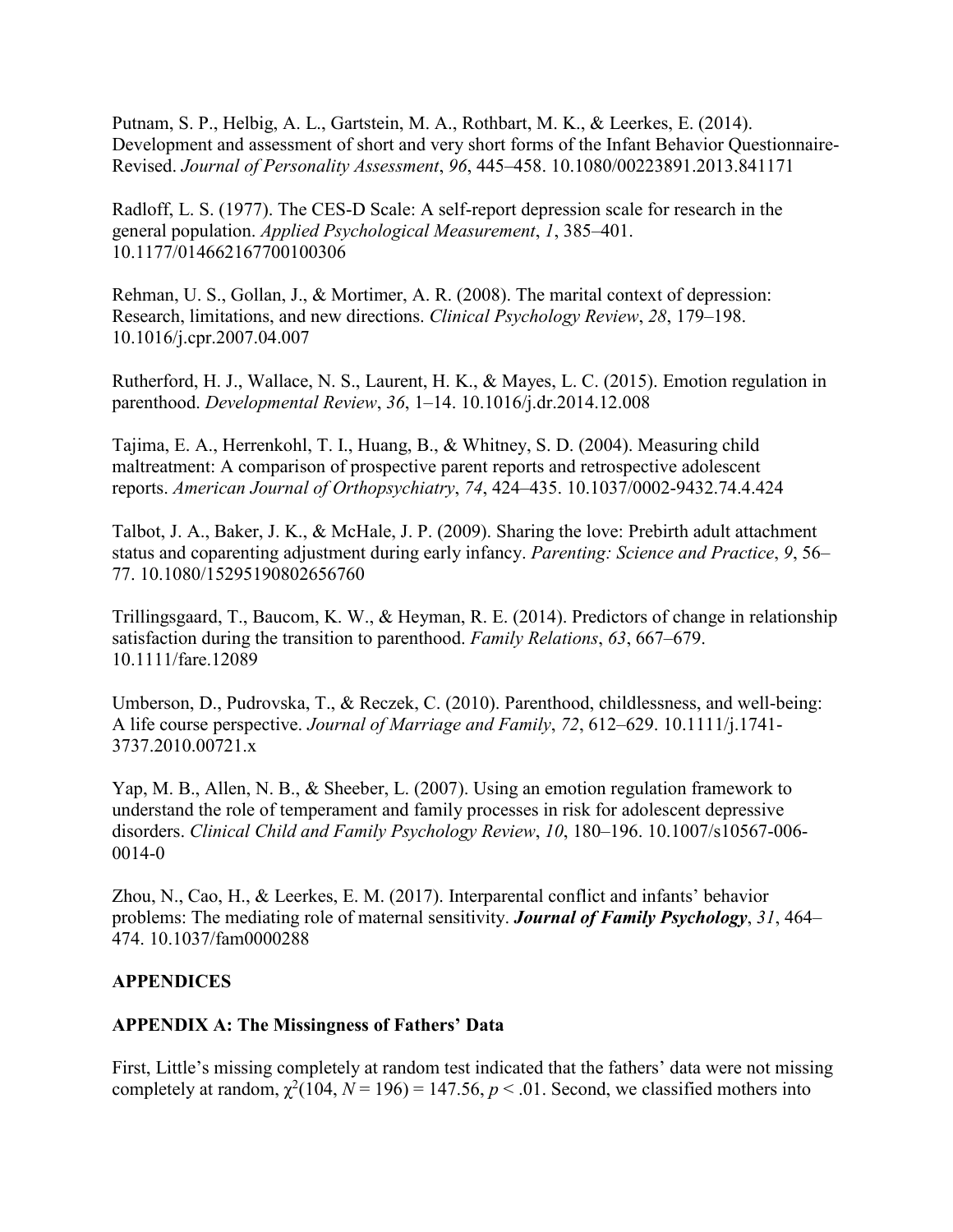two groups based on whether their fathers' data were missing and then compared the two groups in terms of variables used in the present study utilizing independent-samples *t* tests (for continuous variables) and chi-square tests (for categorical variables). A series of differences emerged: (a) More African American women ( $n = 19$ ) were missing fathers' data than were European American women  $(n = 10)$ ,  $\chi^2(1, N = 196) = 6.80, p < .01$ ; (b) more women in nonmarried couples  $(n = 23)$  were missing fathers' data than were women in married couples  $(n = 6)$ ,  $\chi^2(1, N = 196) = 12.11$ ,  $p < .01$ ; (c) the family income-to-needs ratio values for women whose fathers' data were missing  $(M = 2.29, SD = 2.08)$  were lower than those for women whose fathers' data were complete ( $M = 3.28$ ,  $SD = 2.12$ ),  $t(185) = -2.26$ ,  $p < .05$ ; (d) women whose fathers' data were missing  $(M = 5.026, SD = 1.218)$  had lower levels of relationship satisfaction than did women whose fathers' data were complete ( $M = 5.56$ ,  $SD = .96$ ),  $t(34.30) = -2.23$ ,  $p <$ .05; and (e) women whose fathers' data were missing  $(M = 4.86, SD = 1.22)$  had lower levels of attachment security than did women whose fathers' data were complete ( $M = 5.56$ ,  $SD =$ 1.48),  $t(194) = -2.39$ ,  $p < .05$ .

#### **APPENDIX B: Measurement Invariance Analyses**

To establish the measurement invariance of the variables across the prenatal and 6 months waves, we estimated and compared two models. The first model allowed the loadings to vary across waves (i.e., the baseline model). The second model constrained the loadings of a given construct as equal across the prenatal wave and the 6 months wave (i.e., the constrained model**)**. Given that chi-square is sensitive to sample size (Meade, Johnson, & Braddy, 2008), we employed root-mean-square error of approximation (RMSEA) as the index to evaluate the measurement invariance of these constructs across waves. A change of no more than .01 in the RMSEA values between the two models indicates that constraining the loadings of a given construct as equal across waves does not significantly change the model fit.

As displayed in Table B1, the baseline models for depression, emotion-regulation difficulties, and couple-relationship satisfaction all fit well to data, indicating the achievement of structural invariance across the prenatal and 6 months waves. Moreover, changes in RMSEA for each construct were not larger than .01, indicating measurement equivalence for these constructs across waves (i.e., scalar invariance) and thus validating the appropriateness of utilizing the cross-lagged model in the present study.

| Construct                        | Baseline models                                                                                                  | Constrained models                                                                                            | $\Delta$ RMSEA |
|----------------------------------|------------------------------------------------------------------------------------------------------------------|---------------------------------------------------------------------------------------------------------------|----------------|
| Depression                       | $\chi^2$ (343, N = 196) = 567.981, p < .001;<br>$CFI = .905$ , RMSEA = .060, 90% CI                              | $\chi^2$ (363, N = 196) = 599.419, p < .001;<br>$CFI = .900$ , RMSEA = .060, 90% CI                           | .000           |
| Emotion-regulation difficulties  | [.051, .069]<br>$x^2(20, N = 196) = 43.684, p = .002$ ;<br>$CFI = .965$ , RMSEA = .081, 90% CI                   | [.051, .068]<br>$x^2(26, N = 196) = 56.567, p < .001$ ;<br>$CFI = .954$ , RMSEA = .080, 90% CI                | .001           |
| Couple-relationship satisfaction | [.048, .113]<br>$\chi^2$ (47, N = 196) = 74.584, p = .01;<br>$CFI = .976$ , RMSEA = .057, 90% CI<br>[.031, .081] | [.052, .109]<br>$x^2$ (55, N = 196) = 82.372, p = .01;<br>$CFI = .977$ , RMSEA = .053, 90% CI<br>[.026, .075] | .004           |

Table B1

Measurement Invariance of Key Model Constructs Across Prenatal Wave and 6 Months Wave

Note. RMSEA = root-mean-square error of approximation; CFI = comparative fit index; CI = confidence interval.

## **APPENDIX C: Model Results for Covariates**